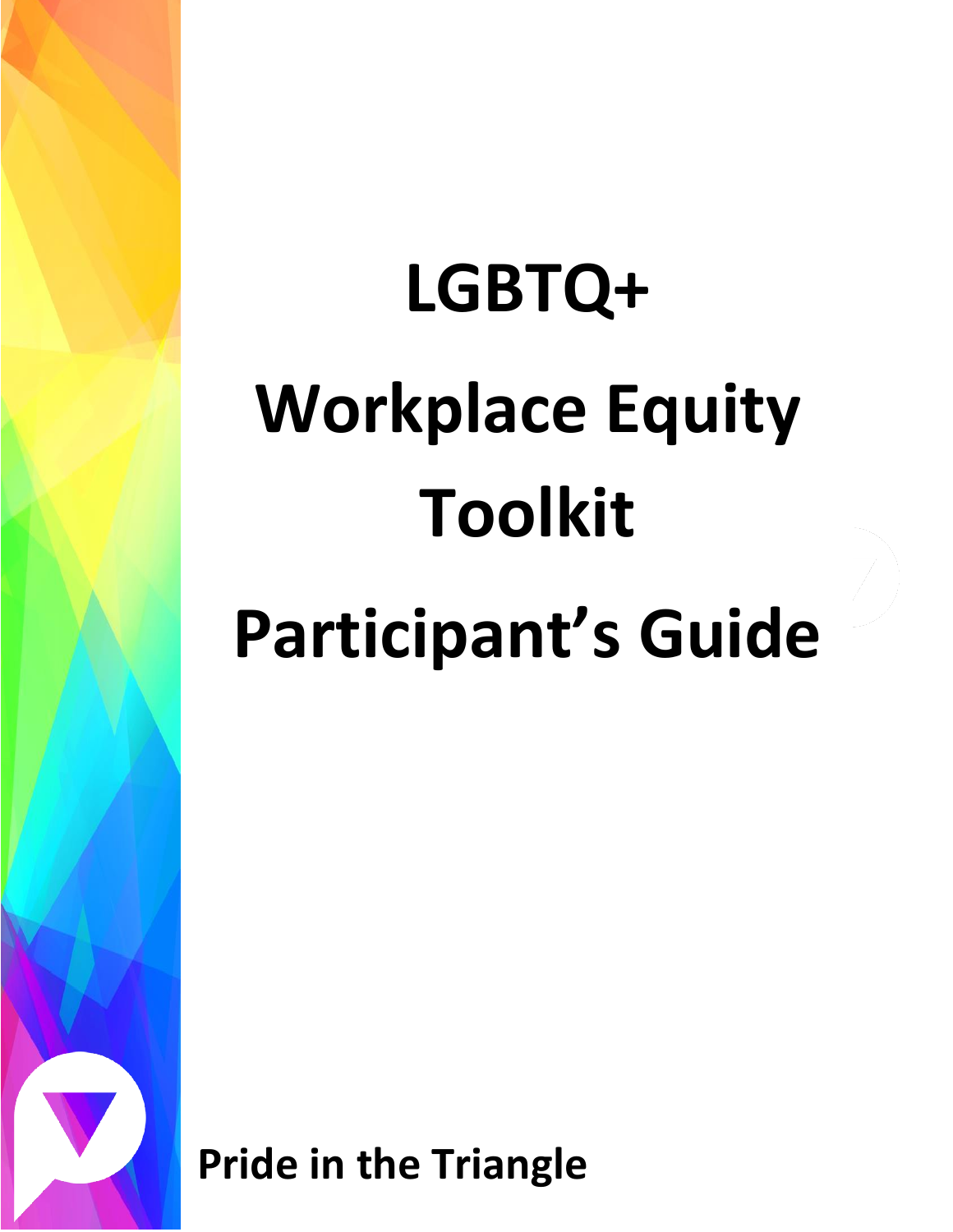## **Pride in the Triangle**

#### <https://prideinthetriangle.org/>

Pride in the Triangle (PITT) is a collaboration of Triangle area LGBTQ+ employees, consultants, and allies from companies in all sectors. We come together to network, share best practices, and work on LGBTQ+ issues in our companies and across North Carolina. We envision a more inclusive and equitable work environment for LGBTQ+ people and are working collaboratively to make that vision a reality.

Contact us at: [info@prideinthetriangle.com](mailto:info@prideinthetriangle.com)



This Toolkit was licensed on May 4, 2020 under a [Creative Commons](https://creativecommons.org/) attribution 4.0 international license. Please use freely, cite the source, and refer to adaptation guidance on page 4 of the Facilitator's Guide.

## **This Toolkit was jointly developed by:**



Katherine L. Turner

President, Global Citizen, LLC

Adjunct Professor, UNC-Chapel Hill

[https://www.globalcitizenllc.com](https://www.globalcitizenllc.com/)



Stan Kimer

President, Total Engagement Consulting

VP Learning, National Diversity Council

<https://www.totalengagementconsulting.com/>

**Scott Hirschuber**, Founder, Pride in the Triangle, and **Katie Grimes**, Co-Lead, PITT Workplace Equity, provided important leadership on the Toolkit fundraising and development. We appreciate Kati Grimes, Scott Hirschuber, **Ames Simmons**, and **Raven Sykes** for their review and feedback and value input received from our February 2020 training of trainers (TOT) participants.

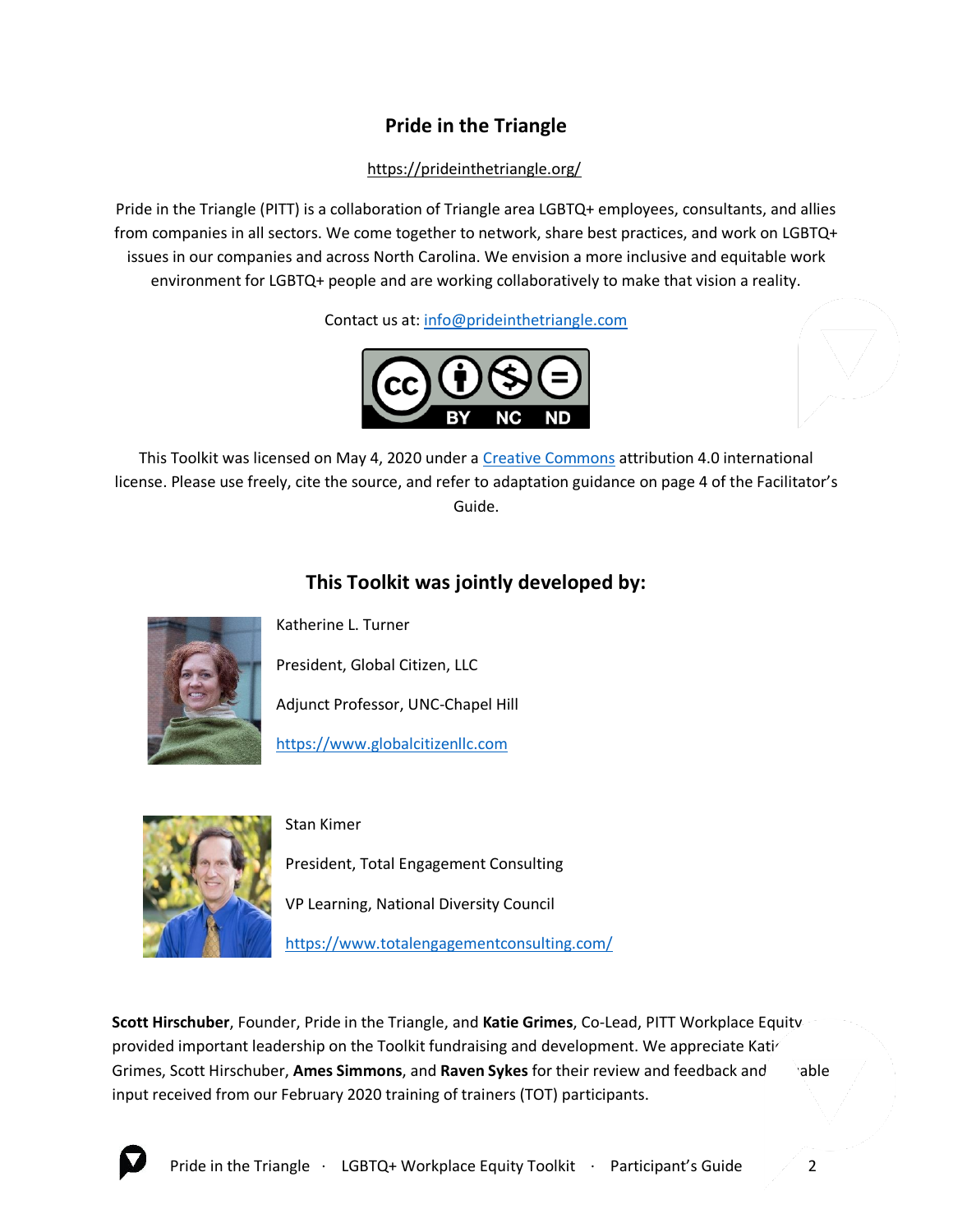**Appreciation to our Toolkit Sponsors**

## **Gold Tier:**





**Silver Tier:**



**BlueCross BlueShield** of North Carolina



The Allman **Bobbie Group** theallmanbobbiegroup.com



**Bronze Tier:**



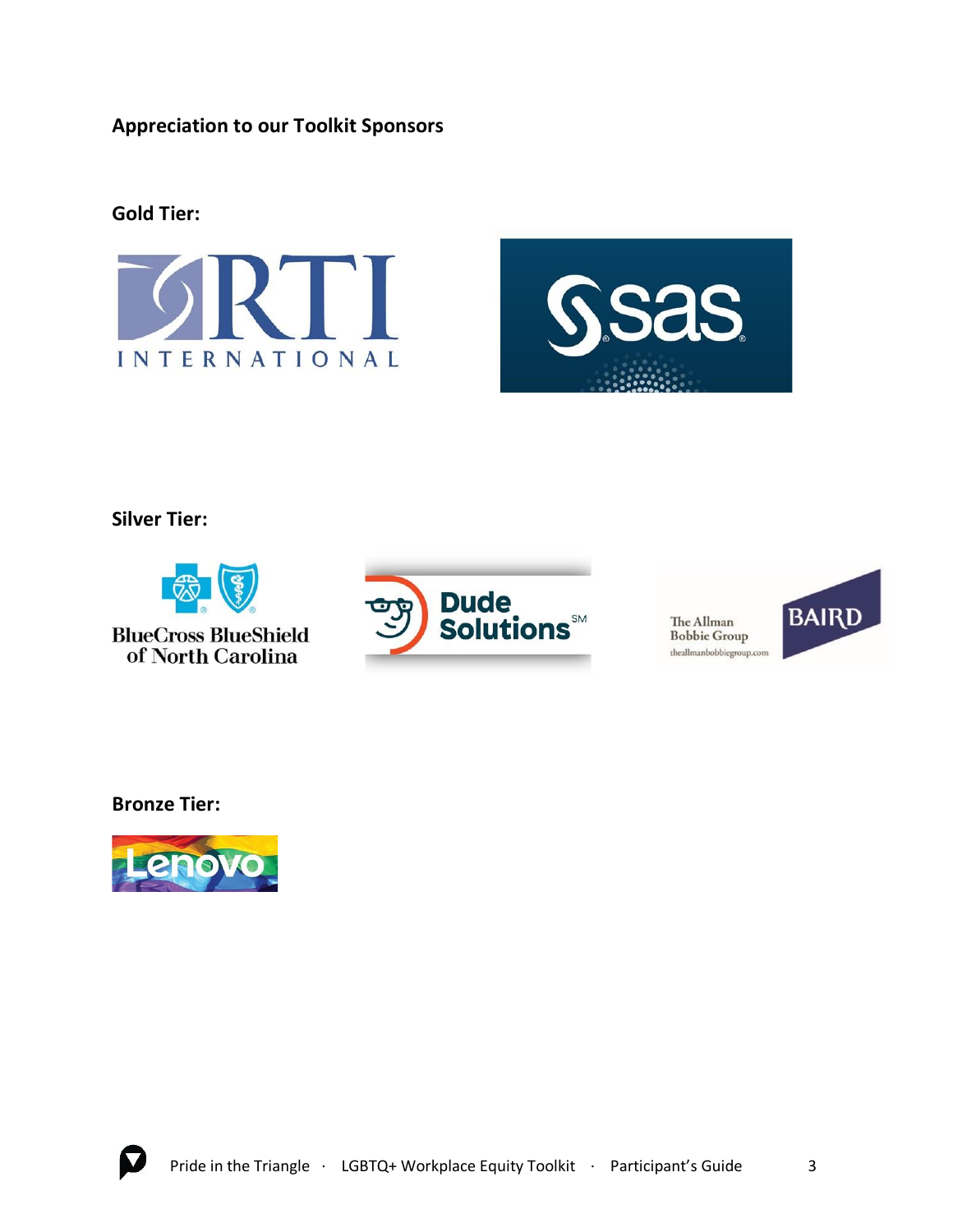### **LGBTQ+ Workplace Equity Toolkit Participant's Guide**

## **Introductions, Set Up and Rationale**

#### **Training Goal and Objectives**

Goal: To increase organizational effectiveness by creating a more inclusive and equitable work environment for LGBTQ+ colleagues.

Objectives: At the end of this training, participants will be able to:

- Explain the rationale for LGBTQ+ workplace equity training
- Define relevant terminology and concepts
- Articulate the business case for LGBTQ+ workplace equity
- Express empathy for LGBTQ+ colleagues
- Demonstrate awareness of biases and act in solidarity with LGBTQ+ colleagues
- Describe particular concerns LGBTQ+ employees can experience and steps to address them
- Make a commitment to take action to promote inclusion and equity for LGBTQ+ colleagues

#### **Group Agreements**

- Care for ourselves and each other
- Begin and end on time
- Speak our truth using "I" statements
- Honor confidentiality
- Listen actively with the intent to learn
- Agree or disagree respectfully
- Recognize positive intentions; address impact
- Maintain one conversation
- Make space for each person's contributions
- Take risks and stretch beyond our comfort zones
- Strive to accept discomfort as catalytic to growth
- Accept lack of closure
- Switch devices to vibrate and put away
- Stay present; resist multi-tasking
- Others: \_\_\_\_\_\_\_\_\_\_\_\_\_\_\_\_\_\_\_\_\_\_\_\_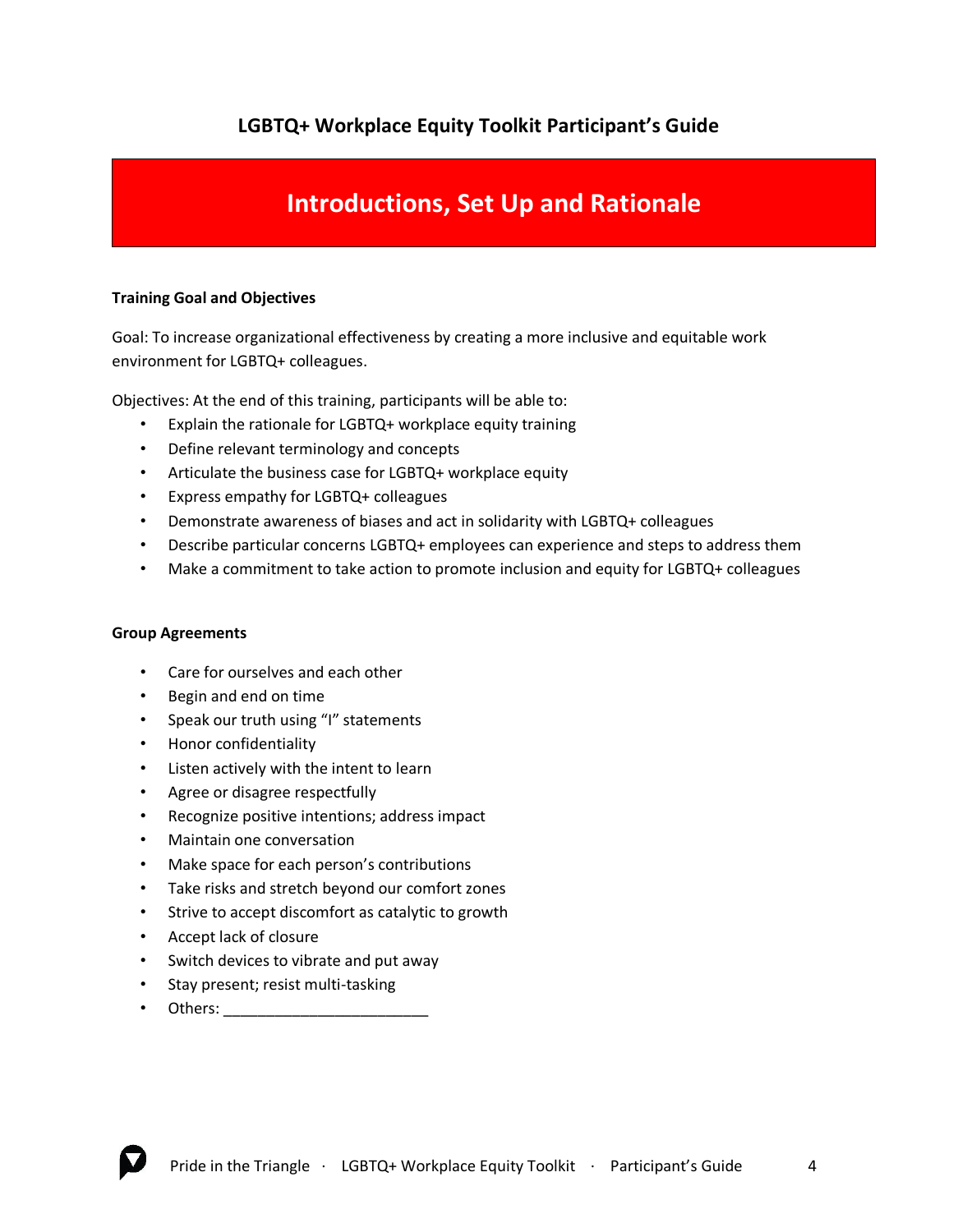#### **Rationale for Having This Training**

**Three Component of Equity, Diversity, and Inclusion Training:**

- Heart:
- Mind:
- Action:

#### **The Concept of the Naïve Offender**

Naïve offenders include all of us, who on occasion unintentionally make an error in some aspect of diversity and inclusion. People may have good intentions but say or do something offensive to their colleagues. Impact may be different from intent. Frequently, these missteps come from a lack of knowledge.

**Tying to Organizational Vision, Mission, and Values**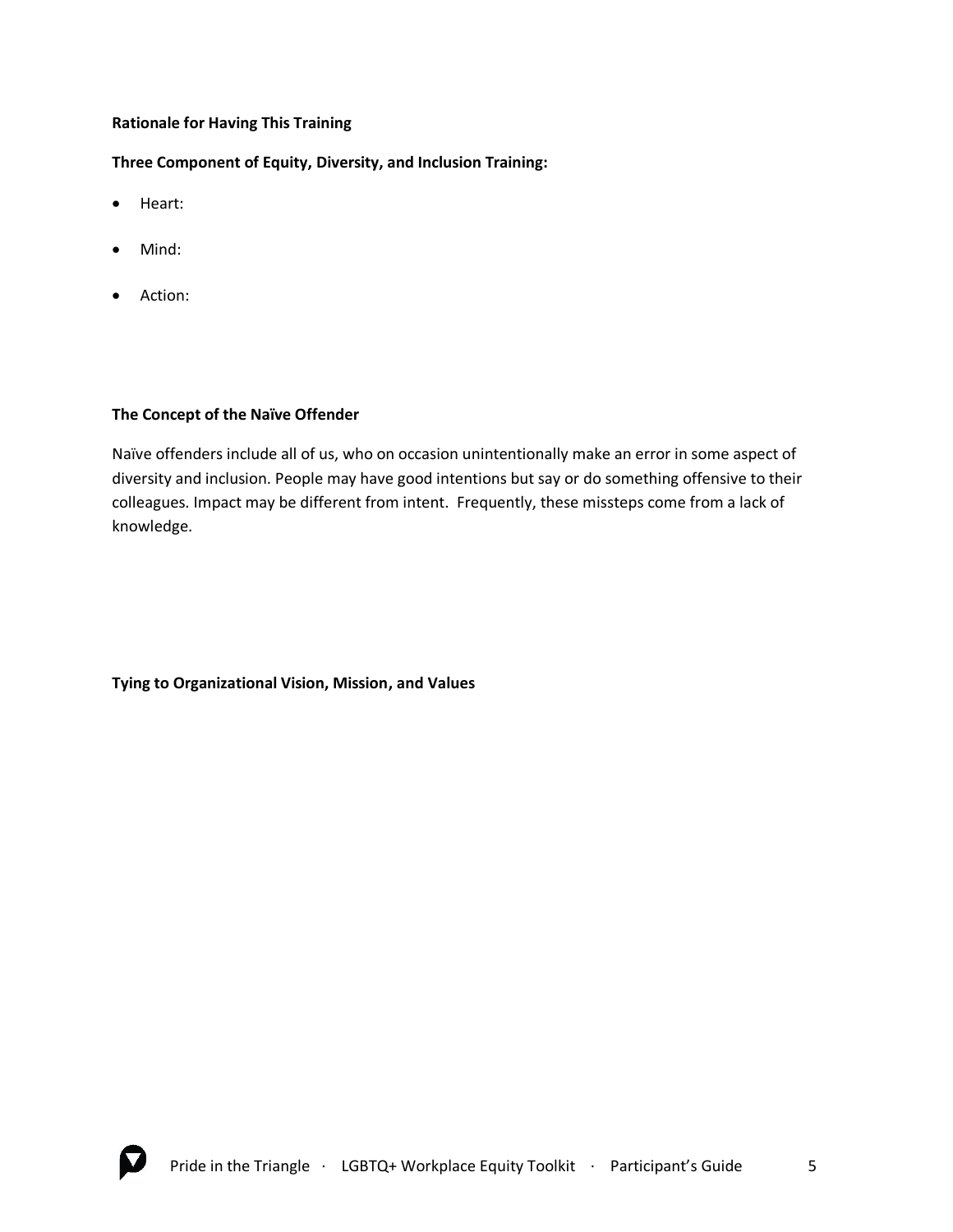# **Terminology and Concepts**

**Diversity:** Characteristics that make individuals and groups unique and different from each other, including identity markers, personalities, ways of thinking, ideas, and perspectives. A **diverse workplace**  includes a mix of coworkers with different socially-relevant identities and experiences working together.

**Identity markers** may include: race, ethnicity, national origin, indigenous heritage, religion, language, sexual orientation, gender identity and expression, marital and family status, age, educational level, socioeconomic level, dis/ability, geographic location, political affiliation, citizenship and veteran status. **Characteristics may include**: personality type and diversity of thought.

**Inclusion**: Actions to create an environment in which everyone is and feels welcomed, respected, valued, and supported to fully participate.

**Equity**: Fair treatment, access, opportunity, and advancement for all people, while identifying and shifting power structures, eliminating systemic barriers, and providing needed resources to ensure the full agency, participation, and benefit of people who have experienced discrimination and oppression.

#### **The Importance of Belonging**

- **Diversity**
- **Inclusion**
- **Belonging**

#### **Everyone is part of the diversity mix and has their own unique set of characteristics**

- Primary: those attributes with which we are born that are our immutable characteristics
- Secondary: those attributes due to how and where we were raised and life and social circumstances and decisions, such as: our education, getting married, having children, joining the military
- Organizational: diversity based on our place and longevity in our organization
- Cultural: includes items such as our communication style, views on authority, and ways of thinking and processing information that often come into play at work

#### **LGBTQ+ Terminology: See Appendix**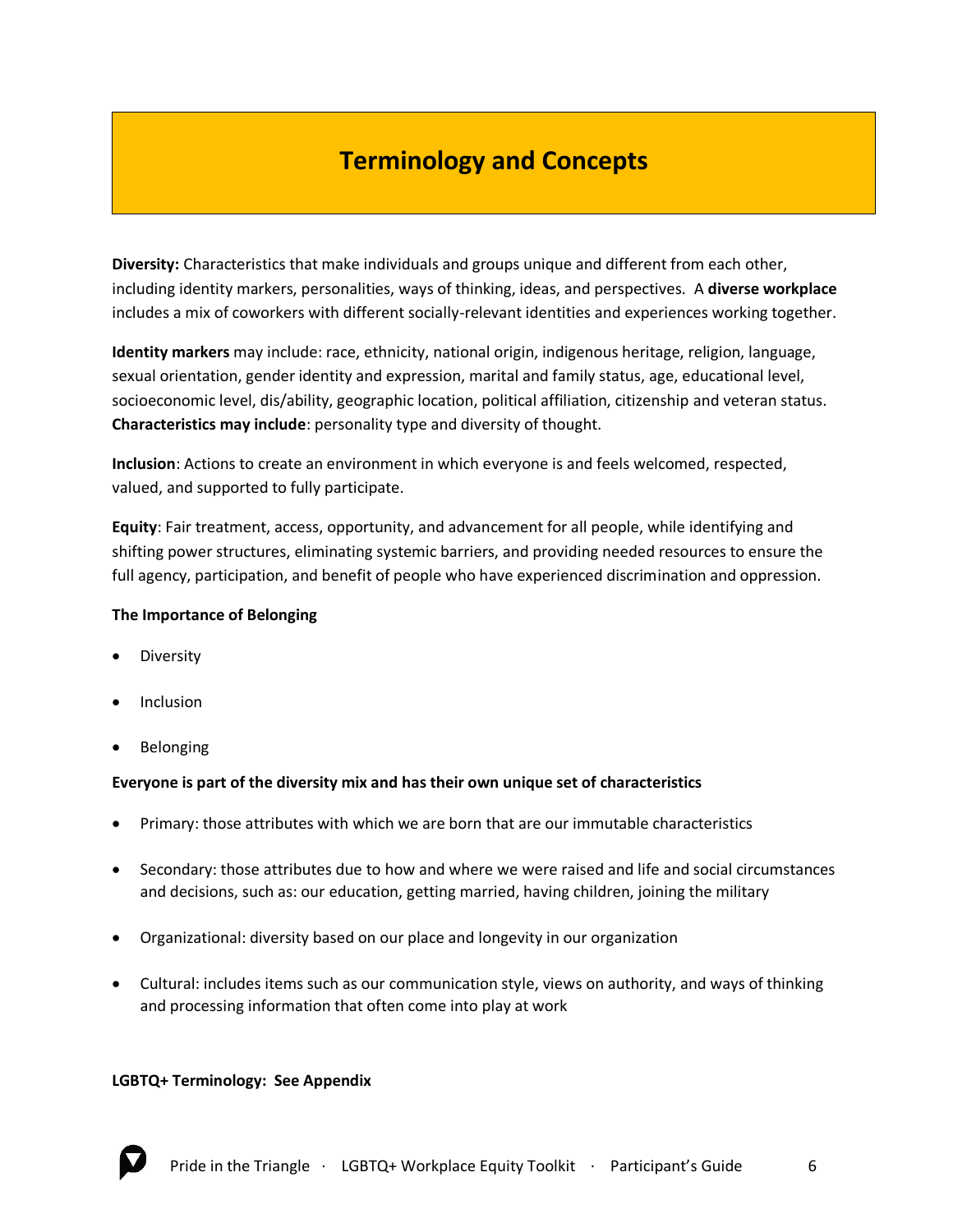#### **Proper vs. Outdated and Offensive Terms**

| Group                           | <b>Proper Term</b>                                                                                  | Outdated/<br><b>Unacceptable</b> | <b>Offensive</b>                                                                   |
|---------------------------------|-----------------------------------------------------------------------------------------------------|----------------------------------|------------------------------------------------------------------------------------|
| LGBTQ+<br>Same-gender<br>couple | Gay, LGBTQ+, Lesbian<br>Sexual orientation<br>Partner, Spouse<br>Significant Other<br>Husband /Wife | Homosexual                       | Dyke, F-word<br>Queer (1)<br>Sexual Preference<br>"Lifestyle"<br>Room-mate, friend |
| Transgender people              | Transgender, Transperson                                                                            | Transvestite<br>Transexual       | Not using their chosen<br>name or pronoun,<br>trannie, she-male, shim              |
| Intersexed people               | Intersexed                                                                                          | Hermaphrodite                    | She-male                                                                           |
| Gender non-binary<br>people     | Genderqueer, Gender non-<br>binary/fluid/nonconforming/<br>expansive, two-spirited                  |                                  | Shim                                                                               |

(1) Dyke and queer may be offensive to some LGBTQ+ people, but some people have re-claimed and embraced the terms (2) New salutation gaining some acceptance: Mx.

#### **Gender and Sexuality**



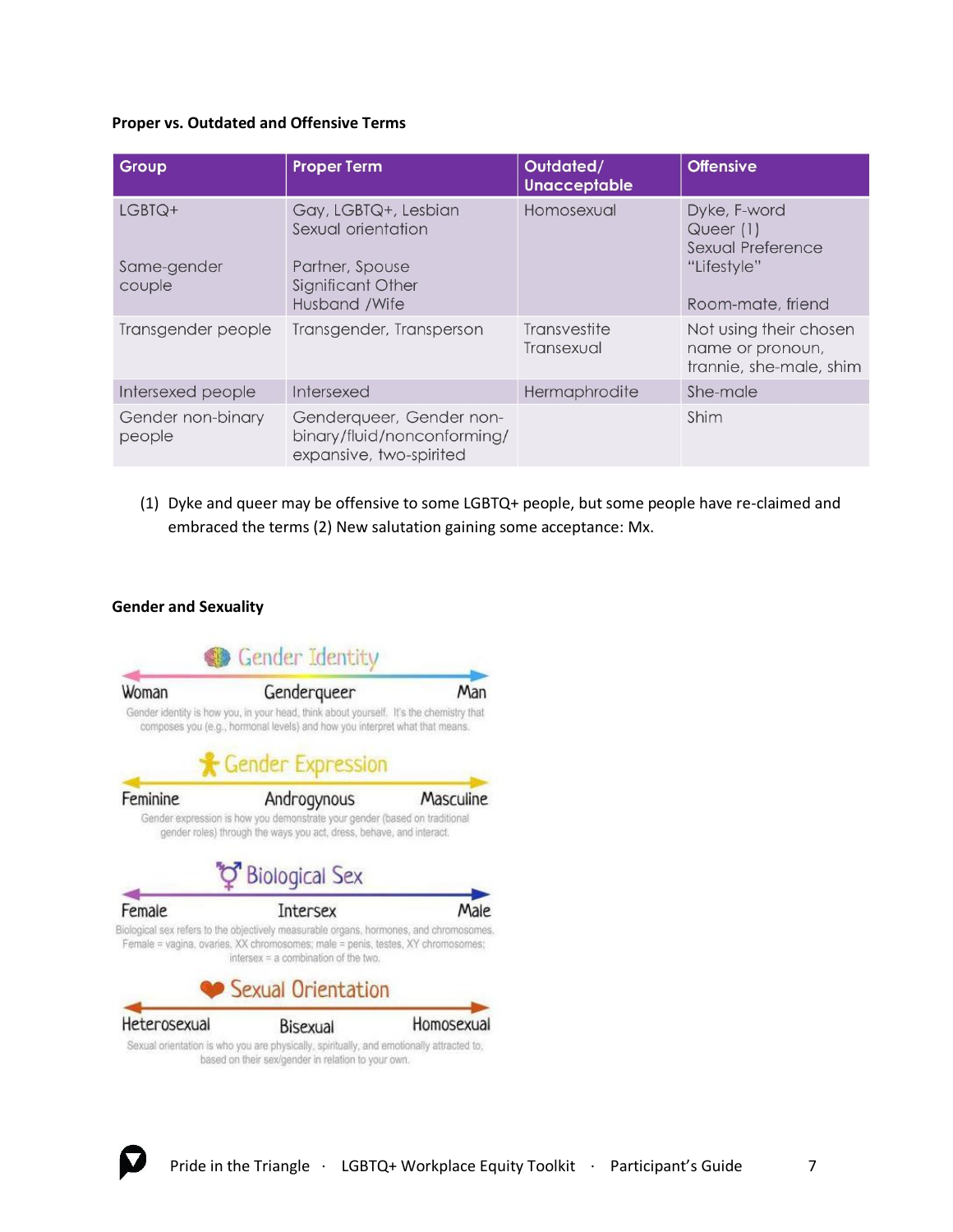**Transgender:** An umbrella term for people whose gender identities, expressions, and/or behaviors are different from those typically associated with people with their assigned sex at birth.

#### **Use of Pronouns**

- Third-person pronouns in English: She/her/hers, they/their/theirs, he/him/his, etc.
- People often make incorrect assumptions about a person's gender
- Transgender, gender non-conforming, and nonbinary people use pronouns other than those they were assigned at birth
- Being "misgendered" is disturbing, exhausting, and can even cause intense feelings of dysphoria
- Using correct pronouns is an important and easy way to show respect
- You can model providing your pronouns during introductions
- Pronouns, like gender, can be fluid and change over time
- Many workplaces encourage employees to include their pronouns and use gender-neutral language in job descriptions to avoid gender bias

**Intersectionality:** A framework for conceptualizing a person, group of people, or social issue that takes into account people's complex, overlapping identities and relative power, privilege, and marginalization to gain a more nuanced understanding of their lived experiences and needs.

A critical approach to equity, diversity, and inclusion.

*(Adapted from Kimberlé Williams Crenshaw © 2019 Global Citizens, LCC for use by Pride in the Triangle)*

**Ally:** A person with relative privilege and power who builds trusting relationships and acts in solidarity and with accountability to people and/or groups with marginalized identities without detracting from their power and voices.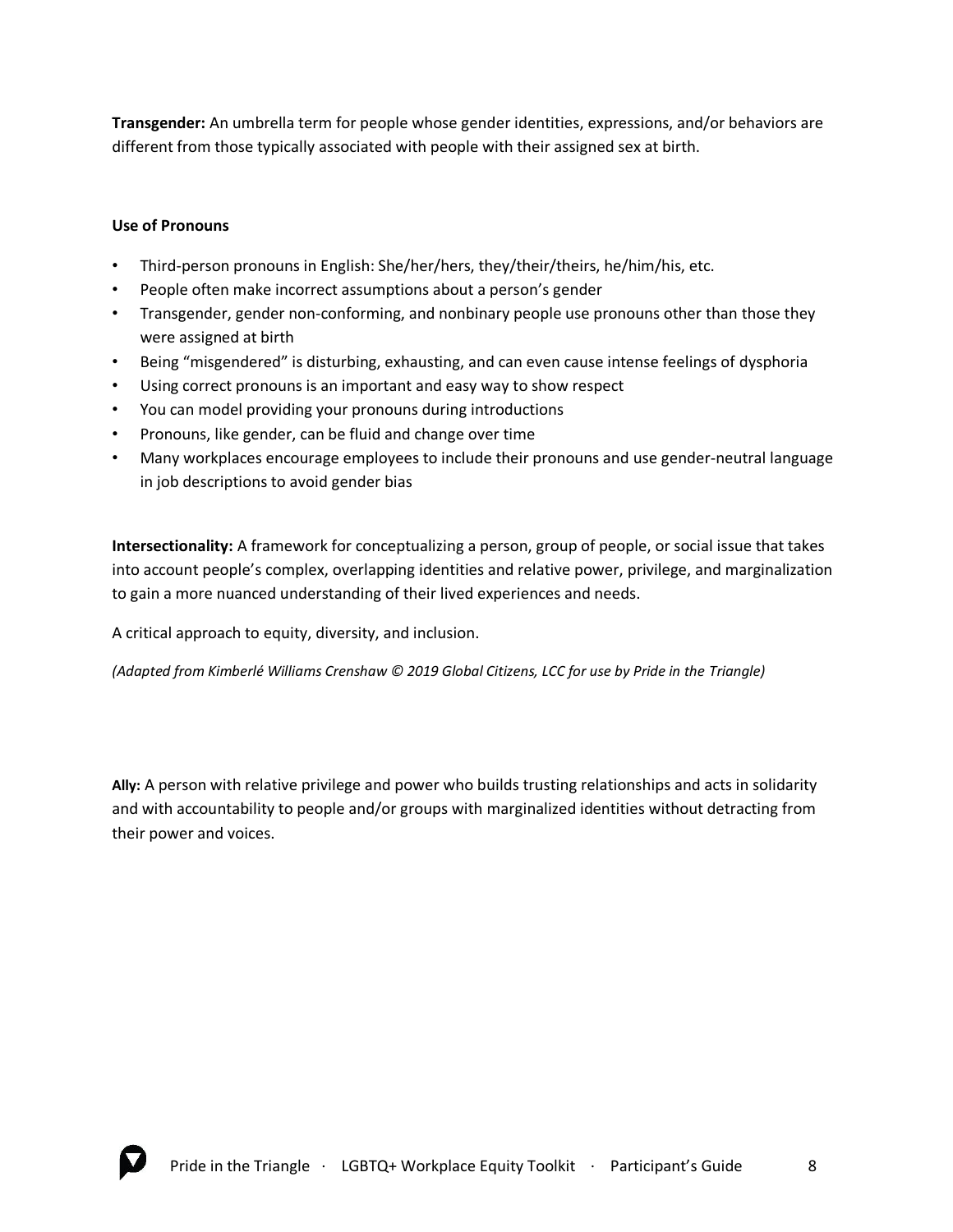# **Business Case for LGBTQ+ Equity**

**Importance of Talking about LGBTQ+ in the Workplace**

#### **Challenges LGBTQ+ people face in the workplace**

- Being fired for being LGBTQ+ instead of for performance and action-based reasons
- Avoidance or ostracizing by team members
- Impact on work assignments, performance evaluations, and promotions by management
- Stress and negative impact on engagement due to "covering"
- Inequality of benefits or lack of recognition of family

**LGBTQ+ equity in organizations matters strategically for:**

Recruiting

Retention and Performance

Diversity of Ideas and Talent

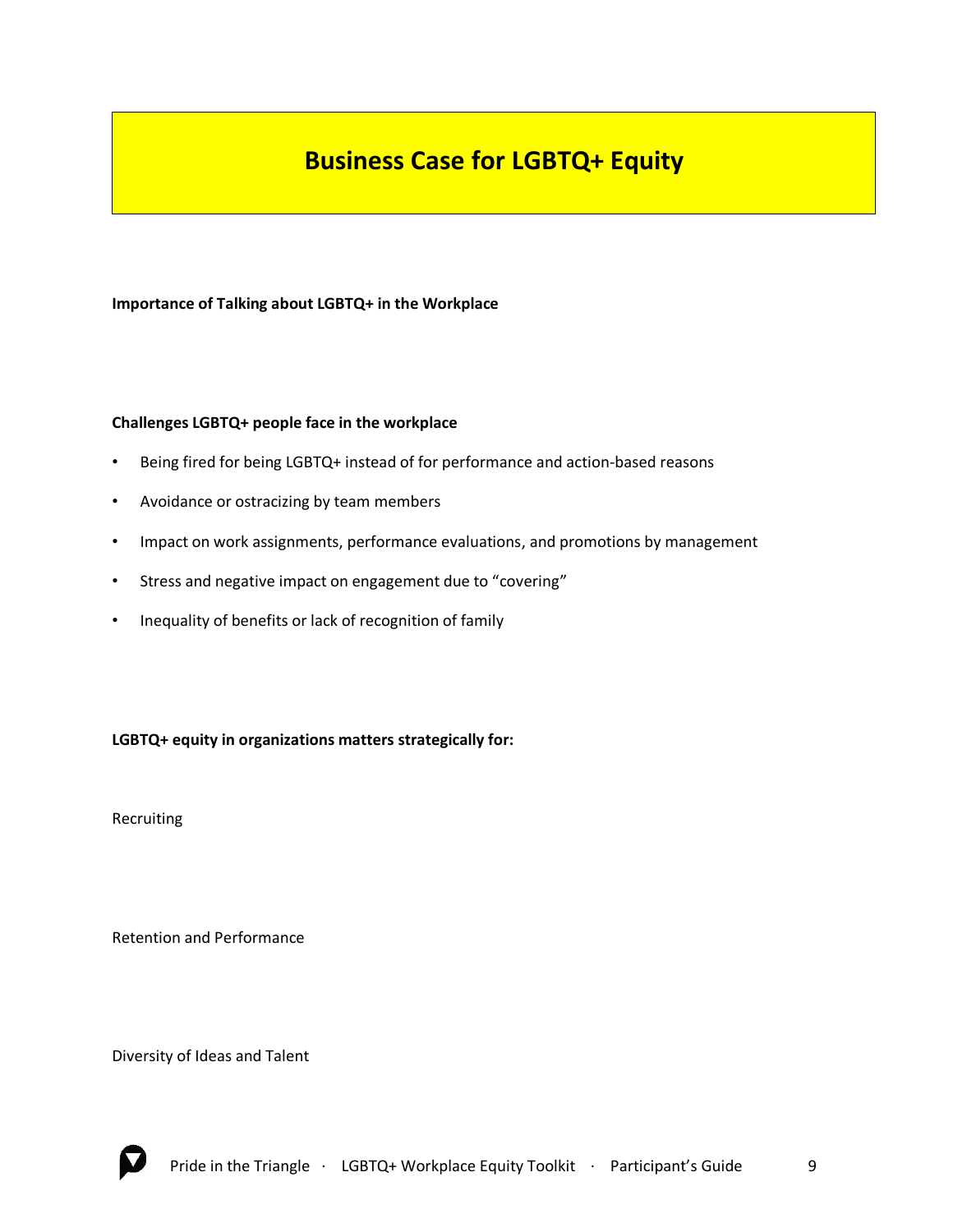Marketing / Sales / Customer Service

Social Responsibility and Community Reputation

#### **In addition, we can demonstrate a financial business case for supporting LGBTQ+ workplace equity:**

- Productivity Gain
- Recruiting / Training Savings
- Revenue

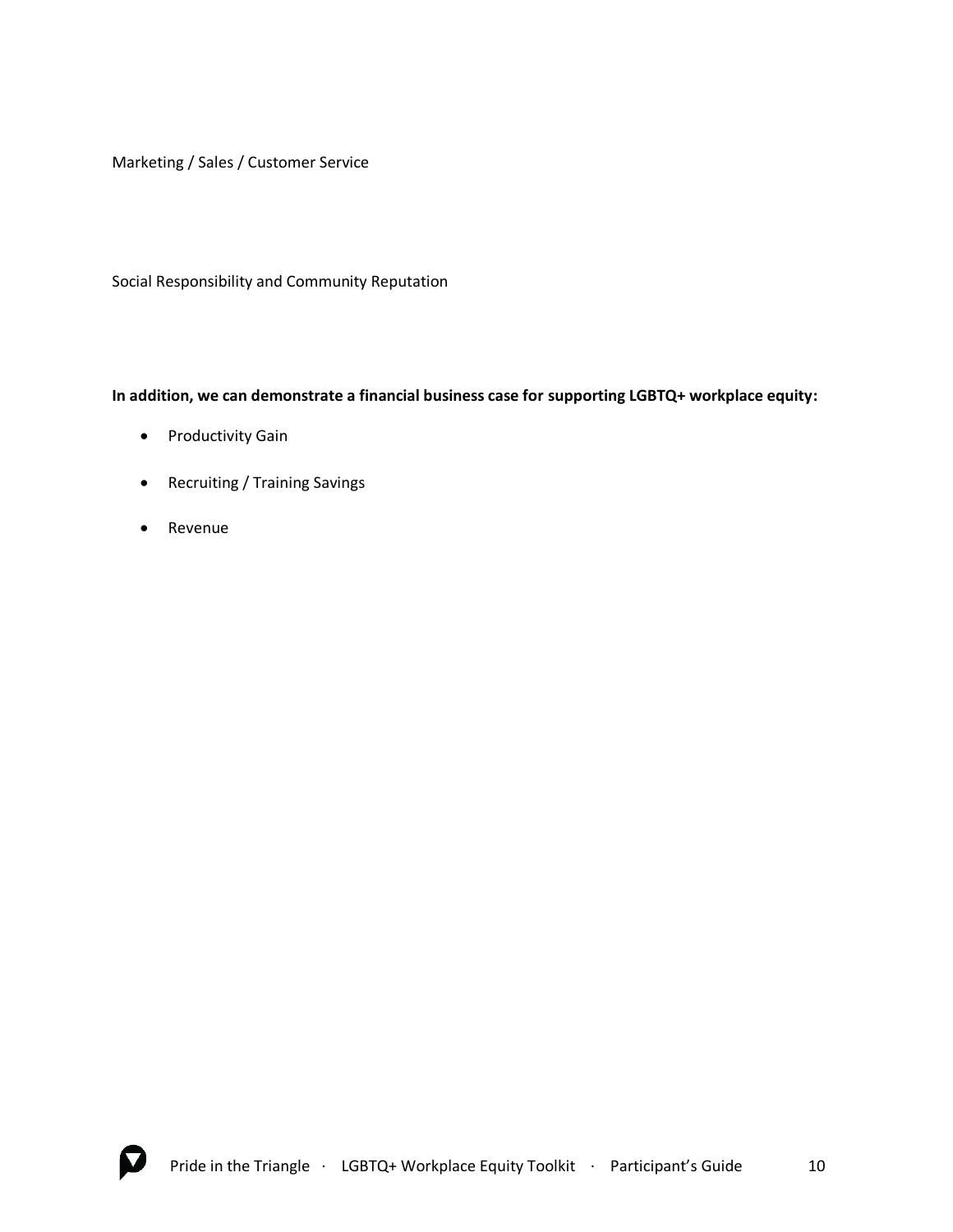# **Unconscious Bias and Solidarity**

**Solidarity:** is expressing support for a group of people. The word is used most often to describe a sense of unity with people who have been deprived of their rights in some way.

**Unconscious Bias:** refers to the attitudes or stereotypes that affect our understanding, actions, and decisions in an unconscious manner.

**Stereotyping:** is having a preconceived, standardized, group-shared idea about the alleged essential nature of a whole category of persons without regard to individual differences within the category.

**Microaggressions / Microinequities:** Brief, commonplace verbal, behavioral and/or environmental slights, indignities, and insults, whether unintentional or intentional, that communicate negative perceptions about someone based solely on their socially-marginalized group membership.

#### **Levels of Support and Allyship**

- Hostile
- Neutral
- Tolerant
- Affirming
- Advocating

#### **Being an ally**

- Allies believe that all people regardless of sexual orientation, gender identity, or gender expression should be treated equally with dignity and respect
- An ally is not expected to have all the answers to LGBTQ+ issues but maintains a commitment to learning and educating others to foster an inclusive environment for everyone
- "An ally is a person with relative privilege and power who builds trusting relationships and acts in solidarity and with accountability with people and/or groups with marginalized identities without detracting from their power and voices" © 2019 Global Citizen, LLC

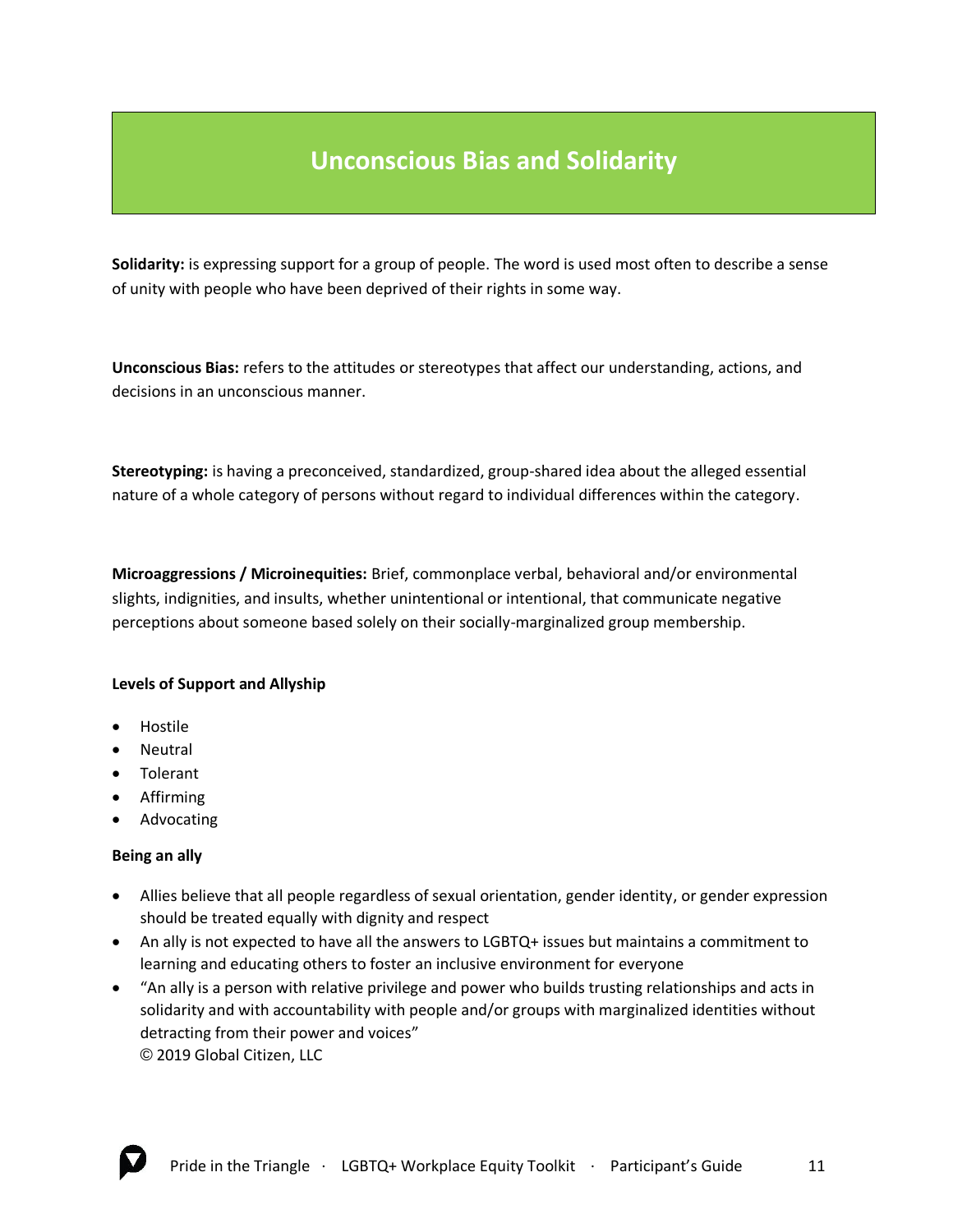#### **Doing a Self-Check**

- If someone were to come out to you as LGBTQ+, what would your first thought be?
- How would you feel if your child came out to you as LGBTQ+? Or a sibling or close cousin?
- How would you feel about seeing a health care provider you believed was the same gender as you and LGBTQ+?
- Have you ever been to an LGBTQ+ social event? Public march?
- Can you name three historical figures who were lesbian, gay, or bisexual?
- Can you name three historical figures who were transgender?
- Can you think of three historical figures who were LGBTQ+ people of color?
- Have you ever laughed at or made a joke at the expense of LGBTQ+ people?
- Have you ever stood up for an LGBTQ+ person who was being harassed? Why or why not?
- If you do not identify as LGBTQ+, how would you feel if people thought you were LGBTQ+?

#### **Being an Ally in Action**

- Be visible
- Educate yourself about available resources online and in the community
- Share the resources readily (don't wait to make them visible until someone comes out to you)
- Use inclusive language, examples, and make sure programs you plan are inclusive
- Avoid making assumptions about sexual orientation or gender identity based on someone's gender expression
- Attend and support LGBTQ+ community events

#### **Having Challenging Conversations**

- Do not do it when you are angry. It could be experienced as you lashing out.
- Be gentle and vulnerable.
- Share a story and become relatable.
- Do not expect immediate agreement. Someone may need time to think about it.
- Try to tie it to the business case: "This is best for our organization and for your professional growth."

**Bystander Intervention:** The act of recognizing a potentially harmful interaction or situation for a person from a marginalized identity and choosing to intervene in a way that is intended to positively influence the outcome.

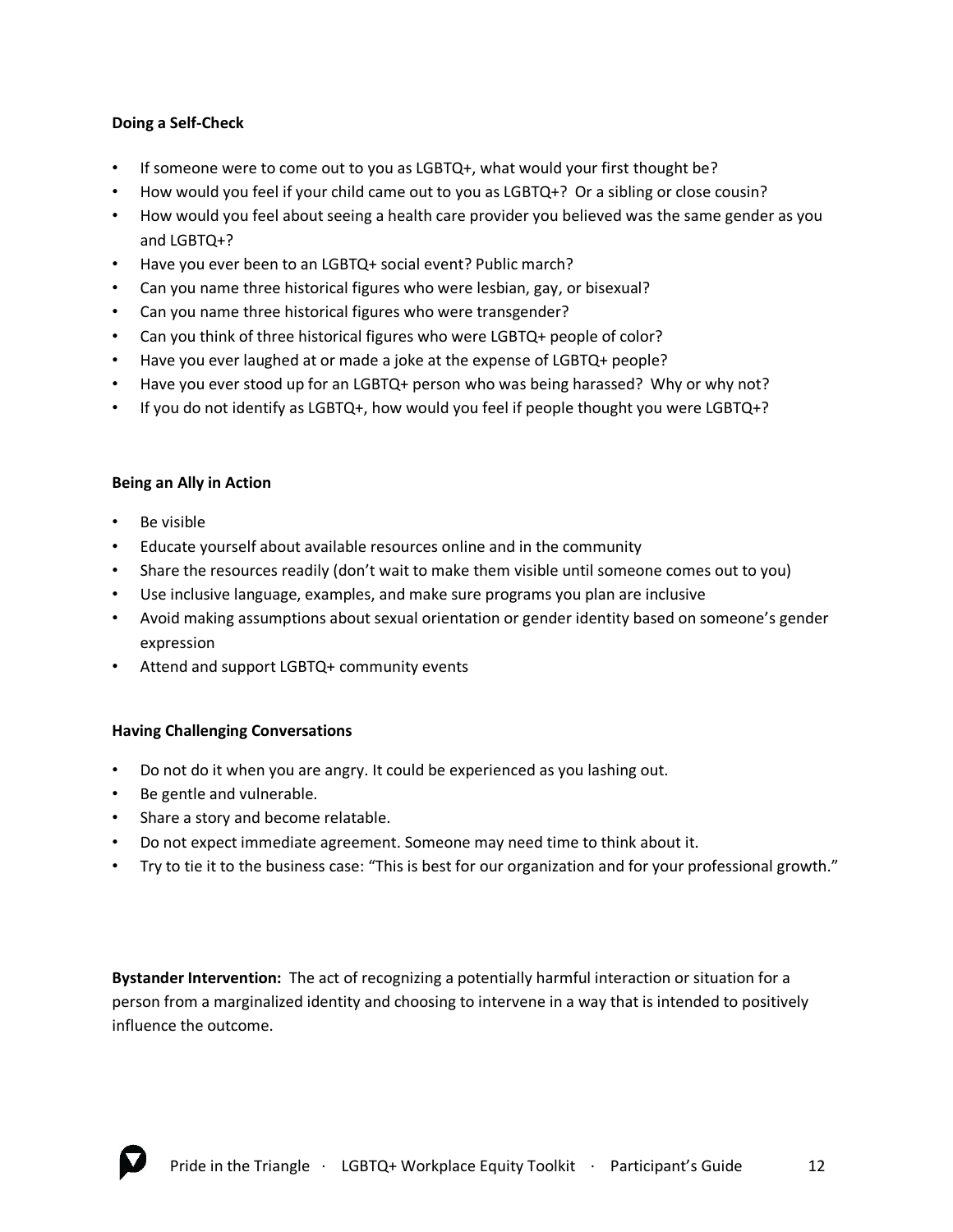#### **Having Challenging Conversations**

Three roles: commenter, responder, and observer Tips the observer can suggest after watching are on the next page.

**Scenario 1:** COMMENTER: "I am so tired of José (or substitute other locally-appropriate name) hitting us over the head talking about his husband. I don't go around telling everyone I'm straight. And that photo of him on his desk with his husband makes me sick every time I pass his desk and see it. I really do find it offensive and I may go to someone in HR and ask that the photo be removed."

**Scenario 2:** COMMENTER: "Did you hear that Aya (or substitute other locally-appropriate name) was just promoted to be the Vice President of Marketing? I bet they promoted her into the position because she is both a lesbian and a woman. A double whammy for equal opportunity quotas. I wonder if she even has the necessary skills to manage this area. You know, because of what I believe, I don't think I could work for a lesbian."

**Scenarios 3:** COMMENTER: "Did you meet the new employee Terry (or substitute other locallyappropriate name) down the hall? I cannot tell if he or she is a man or a woman and don't know how I should refer to him or her in conversation. Can you help me with this?"

**Scenarios 4:** COMMENTER: "Did you hear that Rhonda (or substitute other locally-appropriate name) was elected vice president of our company's Black (or African American – or substitute the term you use within your company's nomenclature) employee resource group? Do you think they realize she's out about being a bisexual? Black people are so homophobic, I cannot imagine a black group electing an out LGBTQ person to any kind of leadership position."

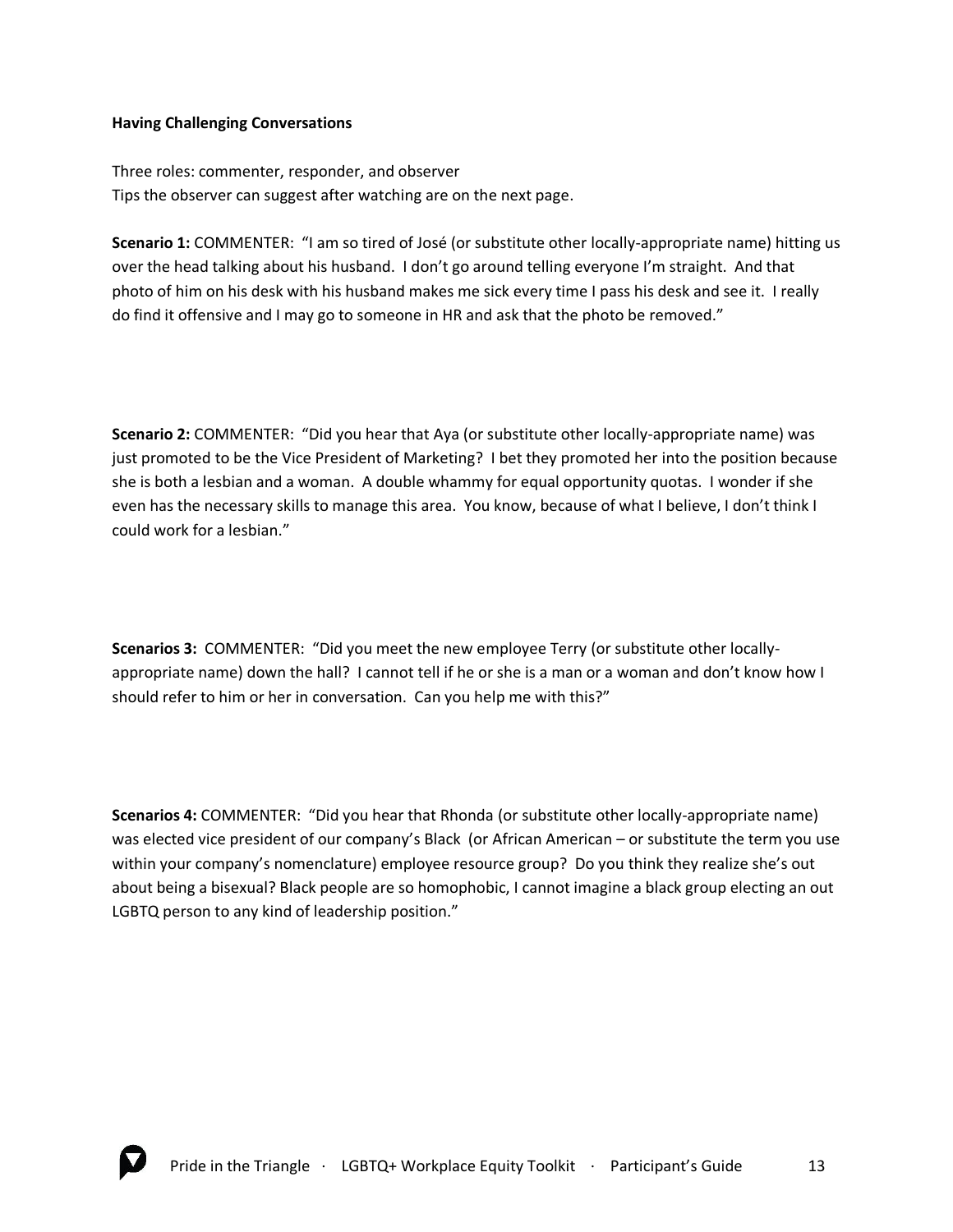#### **Tips for the Role Play Scenario Discussions**

#### **Scenario 1:**

- Share your workplace policy of respect for all people.
- Remind the person that they talk about what they did last weekend with their spouse and their family, and it is natural for Joe to likewise share about his significant other. He is just being his natural self.
- Discuss what that person may have on their own desk photos of family, pets, hobbies etc.
- Encourage them to sit down and have a conversation with José person to person and simply get to know him … perhaps they have some common interests.

#### **Scenario 2:**

- Share your workplace policy that people are promoted based on merit and not based on race, age, gender of other diversity characteristics.
- Discuss unconscious bias and stereotypes and encourage the person to take a look at the promotion announcement to understand Aya's skills, achievements and background.
- Perhaps discuss their own feeling why would they not be able to work for a lesbian if they have the skills and are a good manager. Should that really matter?

#### **Scenario 3**

- Share about gender identity and expression and help them understand gender fluid people and transgender people, but also share that we should not make assumptions or guesses about people.
- Encourage the person asking to act natural around the person and treat them respectfully as they would any other co-worker. Encourage the person to get to know the new employee as a fellow human being.
- Show they how they may want to introduce themselves to the person … sharing their own name and pronouns in an introduction. Also share with the person that some people may use the pronoun "they" since they may not want to identify as solely male or female.

#### **Scenario 4**

- Share with the person the concept of intersectionality, that all of use have our own unique mix of complex overlapping identities.
- Also share that LGBTQ people exist across every culture and race.
- Share that they may have made a stereotypical assumption that all Black people are anti-LGBTQ. The Black communities are very diverse and just like all other races and communities, has plenty of LGBTQ affirming leaders and organizations.

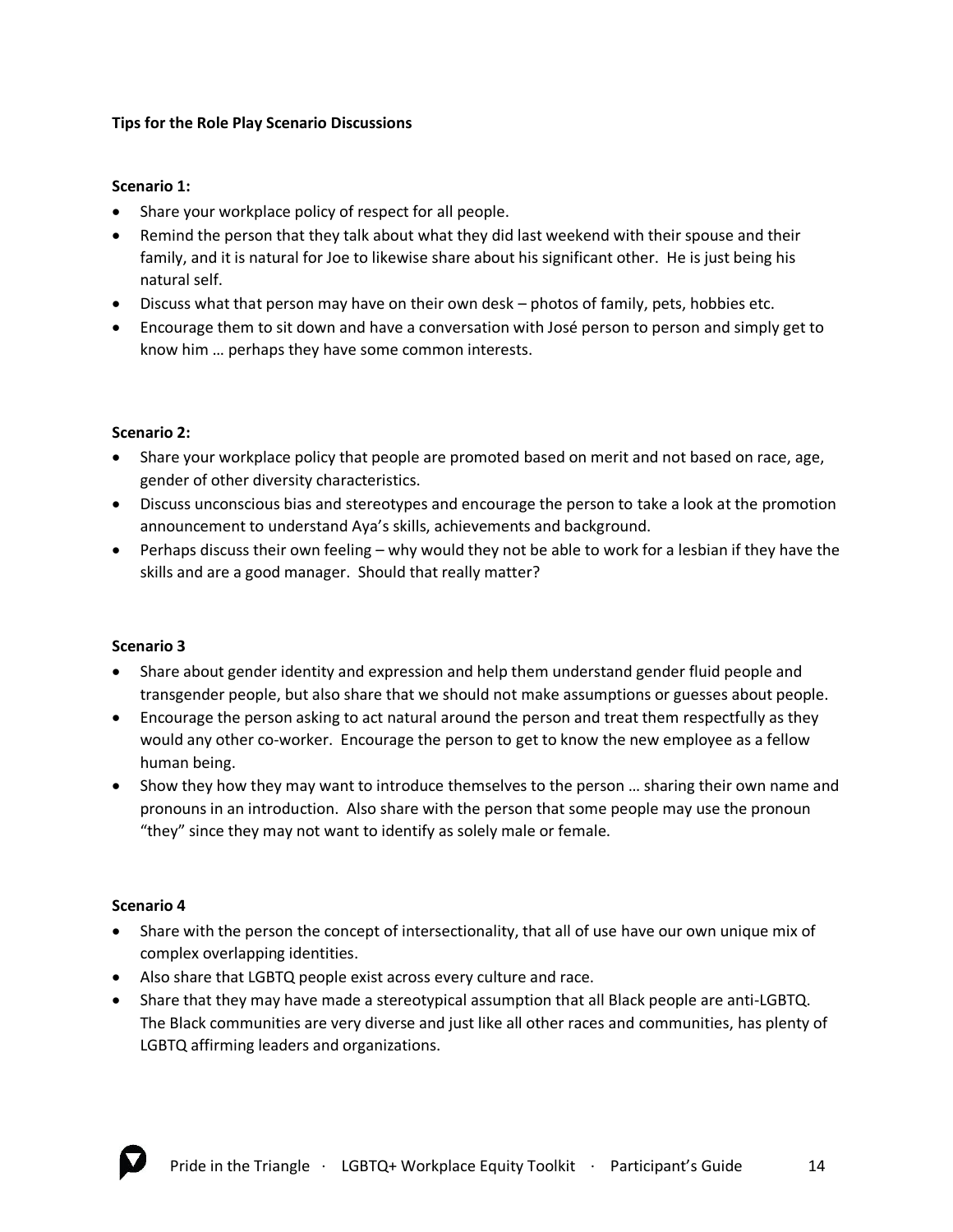#### **Being an Ally to Trans Folks**

- Call them by their name and use their gender pronoun normally the gender they are "presenting" in. Ask if you're unsure.
- Recognize that we all make mistakes.
- Include them fully in all corporate and everyday social activities. Invite them to lunch and breaks as usual.
- Continue to use the same professional treatment. This person still has the same valuable skills and expertise / or is a paying customer
- Be an up-stander, not a by-stander
- Be genuinely kind and personable

#### **Names and Pronouns**

| Pronouns: | They / Them / Theirs | She / Her / Hers | He / Him / His |
|-----------|----------------------|------------------|----------------|
|           |                      |                  |                |

- Mistakes with names and pronouns are something trans people expect to have to deal with, unfortunately.
- When you make a mistake, apologize, correct yourself, and move on.
- If you have difficulty remembering their correct pronouns, practice before seeing the person.
- Even if you are not doing it intentionally and the trans person knows this, it is still painful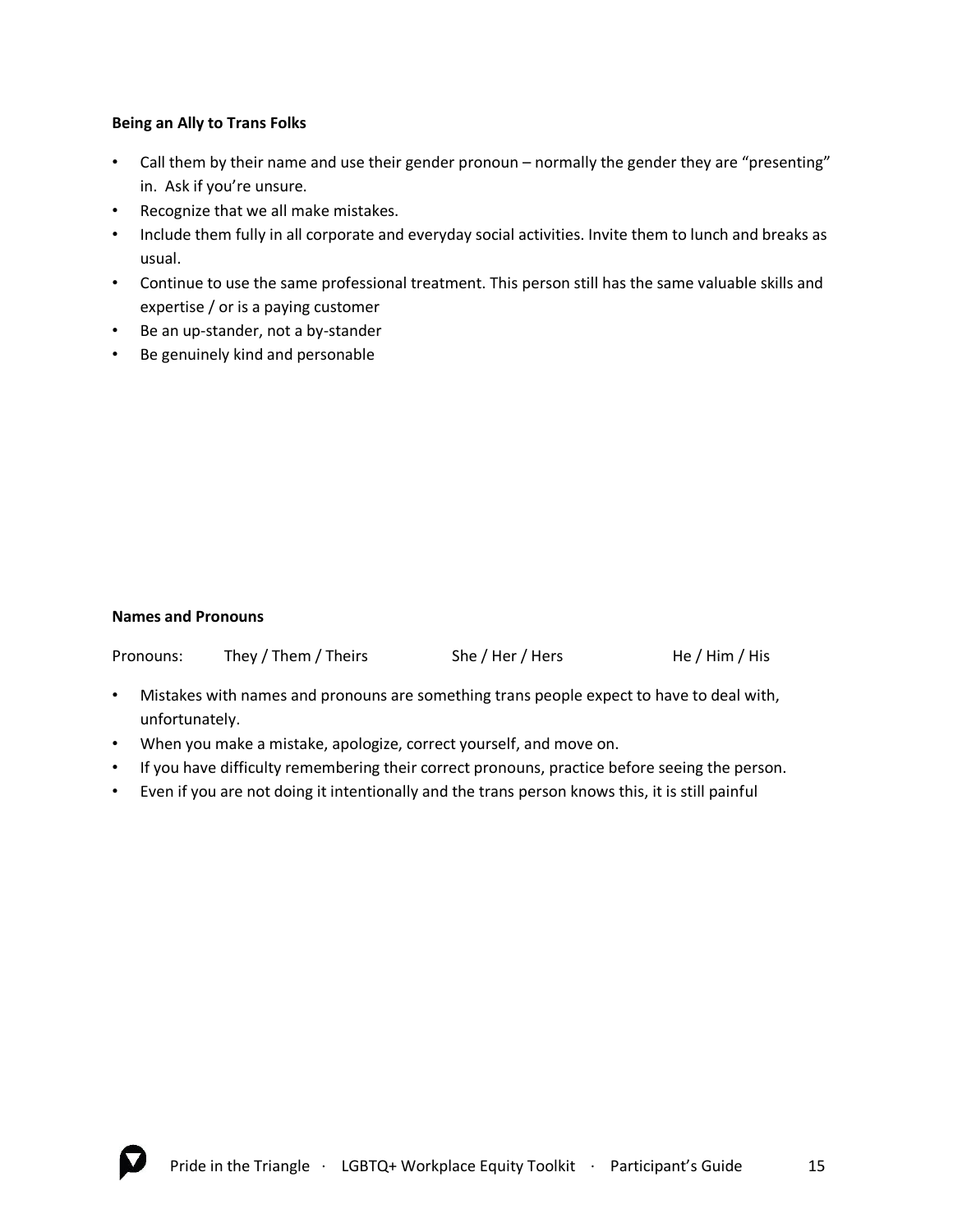#### **What if someone comes out to you?**

- Offer support but don't assume they need help
- Be a role model of acceptance
- Appreciate the person's courage
- Listen! Listen! Listen!
- Assure and respect confidentiality
- Ask questions that demonstrate your understanding, acceptance, compassion:
	- ❑ Have you been able to tell anyone else?
	- $\Box$  Has this been a secret you have had to keep from others, or have you told other people?
	- ❑ Do you feel safe here? Supported by your fellow employees and the leadership?
	- ❑ Do you need help of any kind? Resources or someone to listen?
	- ❑ Have I ever offended you unknowingly?

What not to say:

- I knew it! I thought so! (this makes it about you, not them)
- Are you sure? Maybe it's just a phase, it will pass. (assumes the person does not know who they are)
- You just haven't found a good woman / man (assumes everyone is straight or should be)
- Shhh, don't tell anyone (assumes there is something bad about being LGBTQ)

*(Source: glsen.org)*

#### **Responding to anti-LGBTQ+ Behavior**

- Address the name-calling, bullying and harassment immediately
- Name the behavior describe what you saw and that it is unacceptable
- Use it as a teachable moment (or create one)
- Support the targeted person
- Hold others accountable

*(Source: glsen.org)*

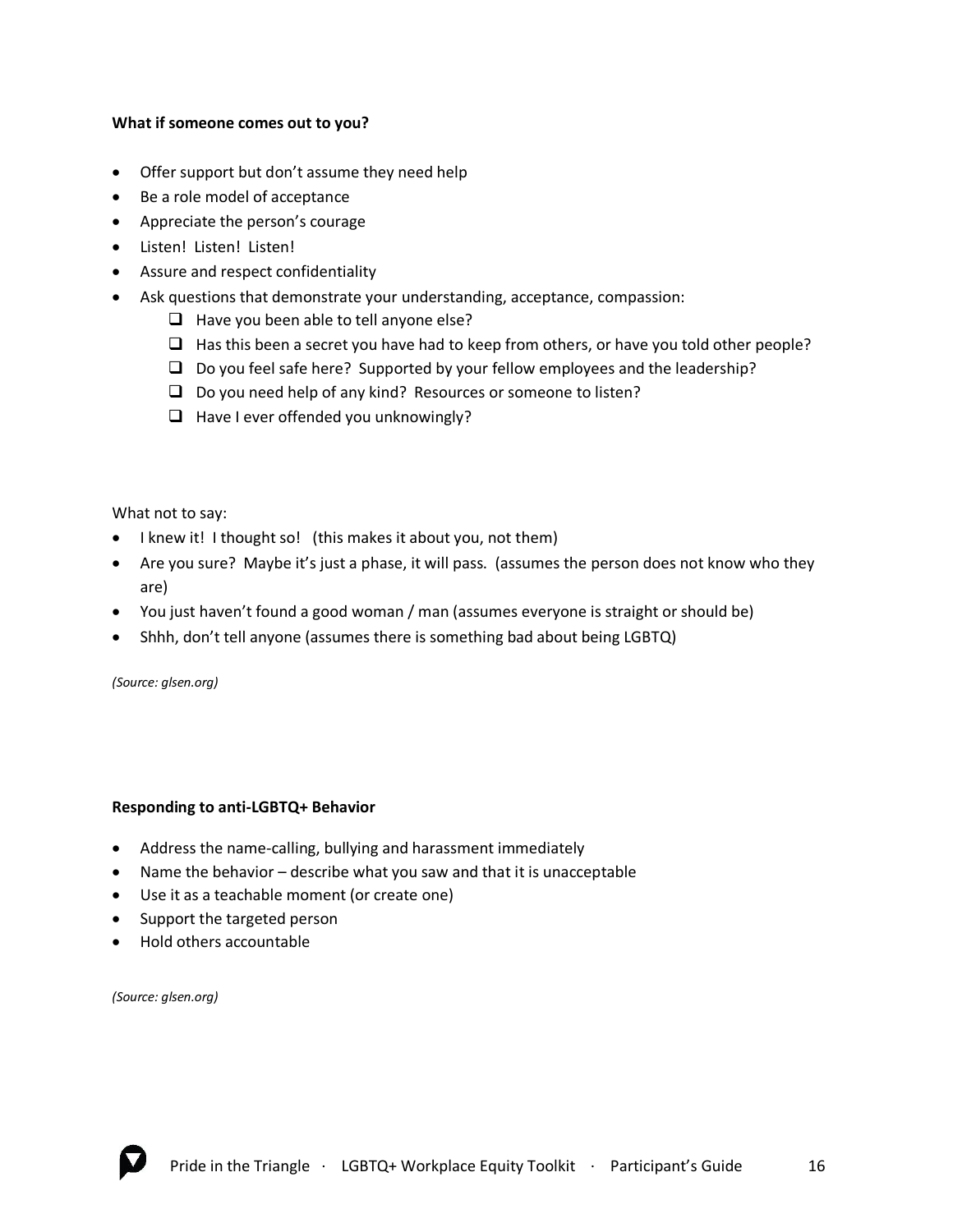# **Case Studies**

#### **Questions to discuss and answer for each case study:**

• What are the particular concerns for LGBTQ+ employees?

• What initial steps should company leaders take to address these concerns?

• What can you do in your current company role to support LGBTQ+ employees and create a more inclusive and equitable workplace?

**Case 1 – Possible Employee Discrimination:** Over the past year, numerous LGBTQ+ employees have registered anonymous complaints about feeling excluded as well as experiencing microaggressions and perceived discrimination by their coworkers, including supervisors.

**Case 2 – Policies and Procedures:** Several LGBTQ+ employees have raised concerns with Human Resources that the company's benefits package discriminates against LGBTQ+ employees because it does not equitably cover same-gender partners and family members not related by marriage or biology, such as their partner's children by a previous relationship.

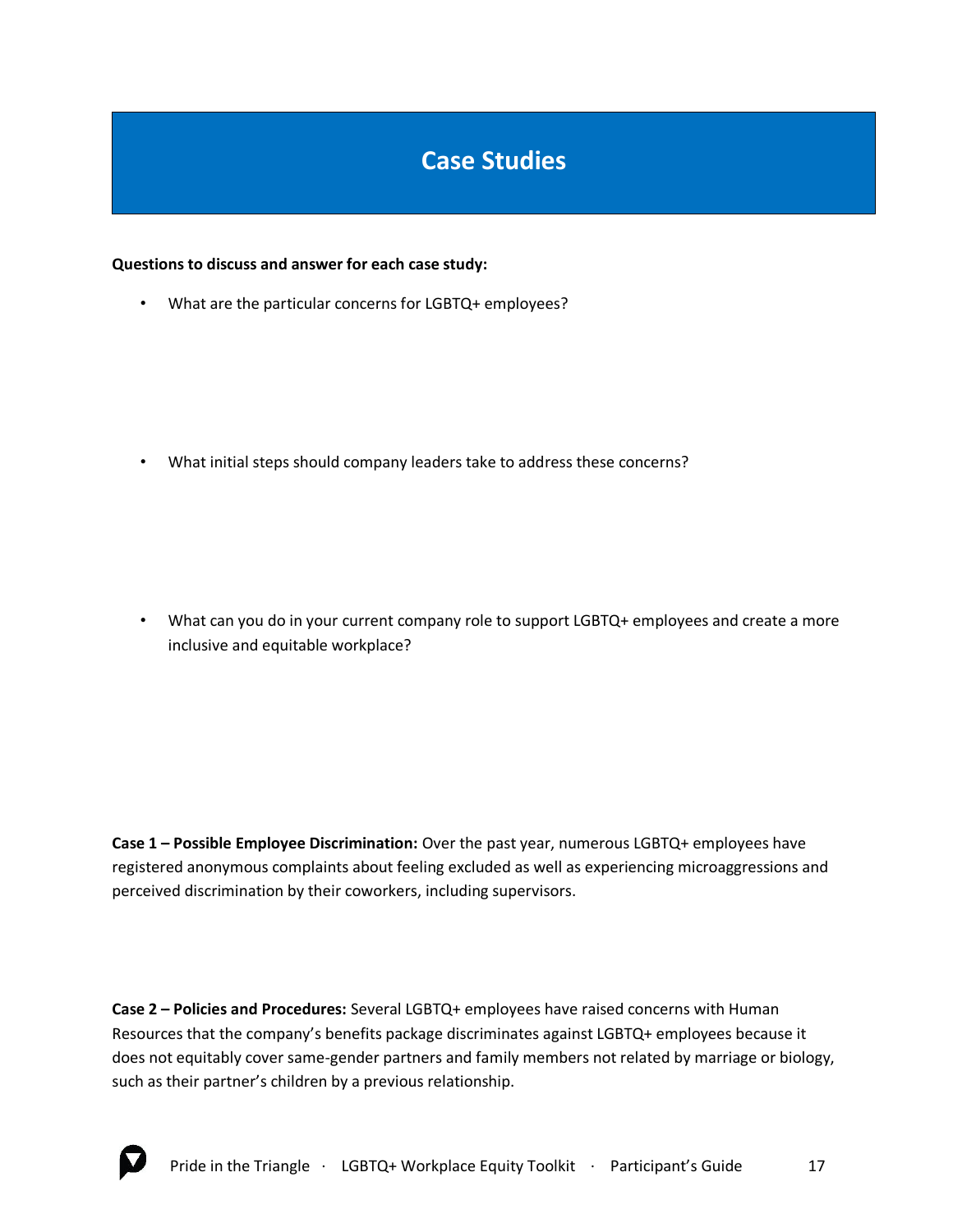**Case 3 – Partners and Vendors**: Recently, several of your company's partners and vendors have been featured in the news for their opposition to LGBTQ+ people's rights. Some LGBTQ+ employees and customers have asked company leaders to stop doing business with them.

**Case 4 – Client Relations:** A leader at lead of one of your company's largest clients recently complained to your company's CEO about the team assigned to them because it included LGBTQ+ people who made them "feel uncomfortable."

**Case 5 - Branding and Marketing:** Your company's website and marketing materials include information about your progressive polices on sexual orientation and gender identity and expression and images of same-gender couples. Recently, several anti-LGBTQ+ organizations with considerable influence have complained to your CEO and threatened to mount a boycott against your company unless you retract them.

**Case 6 - Cultural Context:** Your company recently formed Pride (LGBTQ+) employee resource groups (ERGs) in several socially-conservative settings. One of the Pride ERG chairs, a lesbian, was outed to her family and community by a local reporter when they aired her interview about the Pride ERG. She is now being harassed and threatened by some of her neighbors and on social media.

**Case 7 - Recruiting and Hiring:** Several different employees have complained to your company's Human Resources department about losing out on top qualified candidates who were repeatedly addressed by the incorrect gender during the screening and interviewing process.

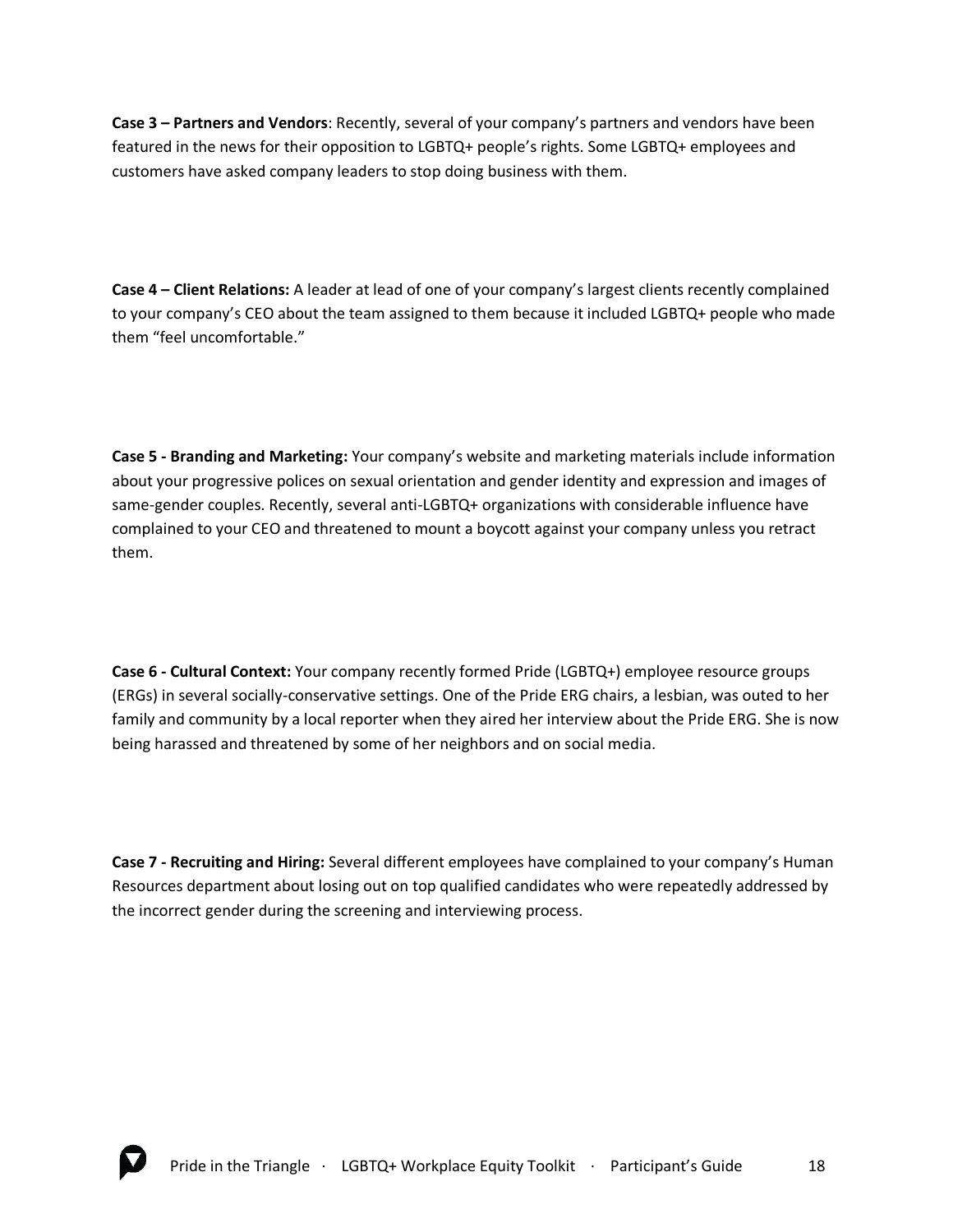# **Next Steps and Conclusion**

## **LGBTQ+ Workplace Equity**

## **Commitments and Action Steps Worksheet**

\_\_\_\_\_\_\_\_\_\_\_\_\_\_\_\_\_\_\_\_\_\_\_\_\_\_\_\_\_\_\_\_\_\_\_\_\_\_\_\_\_\_\_\_\_\_\_\_\_\_\_\_\_\_\_\_\_\_\_\_\_\_\_\_\_\_\_ \_\_\_\_\_\_\_\_\_\_\_\_\_\_\_\_\_\_\_\_\_\_\_\_\_\_\_\_\_\_\_\_\_\_\_\_\_\_\_\_\_\_\_\_\_\_\_\_\_\_\_\_\_\_\_\_\_\_\_\_\_\_\_\_\_\_\_

#### **Commitment**

By \_\_\_\_\_\_\_\_\_\_\_\_\_\_\_\_\_\_\_\_\_\_\_[date], in my current role, I commit to do the following to advance LGBTQ+ inclusion and equity in my workplace.

#### **Action steps**

I will take the following 3-5 action steps to follow through on my commitment to advance LGBTQ+ inclusion and equity in my workplace.

\_\_\_\_\_\_\_\_\_\_\_\_\_\_\_\_\_\_\_\_\_\_\_\_\_\_\_\_\_\_\_\_\_\_\_\_\_\_\_\_\_\_\_\_\_\_\_\_\_\_\_\_\_\_\_\_\_\_\_\_\_\_\_\_\_\_\_ \_\_\_\_\_\_\_\_\_\_\_\_\_\_\_\_\_\_\_\_\_\_\_\_\_\_\_\_\_\_\_\_\_\_\_\_\_\_\_\_\_\_\_\_\_\_\_\_\_\_\_\_\_\_\_\_\_\_\_\_\_\_\_\_\_\_\_ \_\_\_\_\_\_\_\_\_\_\_\_\_\_\_\_\_\_\_\_\_\_\_\_\_\_\_\_\_\_\_\_\_\_\_\_\_\_\_\_\_\_\_\_\_\_\_\_\_\_\_\_\_\_\_\_\_\_\_\_\_\_\_\_\_\_\_ \_\_\_\_\_\_\_\_\_\_\_\_\_\_\_\_\_\_\_\_\_\_\_\_\_\_\_\_\_\_\_\_\_\_\_\_\_\_\_\_\_\_\_\_\_\_\_\_\_\_\_\_\_\_\_\_\_\_\_\_\_\_\_\_\_\_\_

#### **Accountability**

My accountability buddy and I will support each other in following through with our commitments by:

\_\_\_\_\_\_\_\_\_\_\_\_\_\_\_\_\_\_\_\_\_\_\_\_\_\_\_\_\_\_\_\_\_\_\_\_\_\_\_\_\_\_\_\_\_\_\_\_\_\_\_\_\_\_\_\_\_\_\_\_\_\_\_\_\_\_\_ \_\_\_\_\_\_\_\_\_\_\_\_\_\_\_\_\_\_\_\_\_\_\_\_\_\_\_\_\_\_\_\_\_\_\_\_\_\_\_\_\_\_\_\_\_\_\_\_\_\_\_\_\_\_\_\_\_\_\_\_\_\_\_\_\_\_\_ \_\_\_\_\_\_\_\_\_\_\_\_\_\_\_\_\_\_\_\_\_\_\_\_\_\_\_\_\_\_\_\_\_\_\_\_\_\_\_\_\_\_\_\_\_\_\_\_\_\_\_\_\_\_\_\_\_\_\_\_\_\_\_\_\_\_\_

#### **Accountability Buddy Check in**

First meeting date and time: \_\_\_\_\_\_\_\_\_\_\_\_\_\_\_\_\_\_\_\_\_\_\_\_\_\_\_\_\_\_\_\_\_\_\_\_\_\_\_\_\_\_

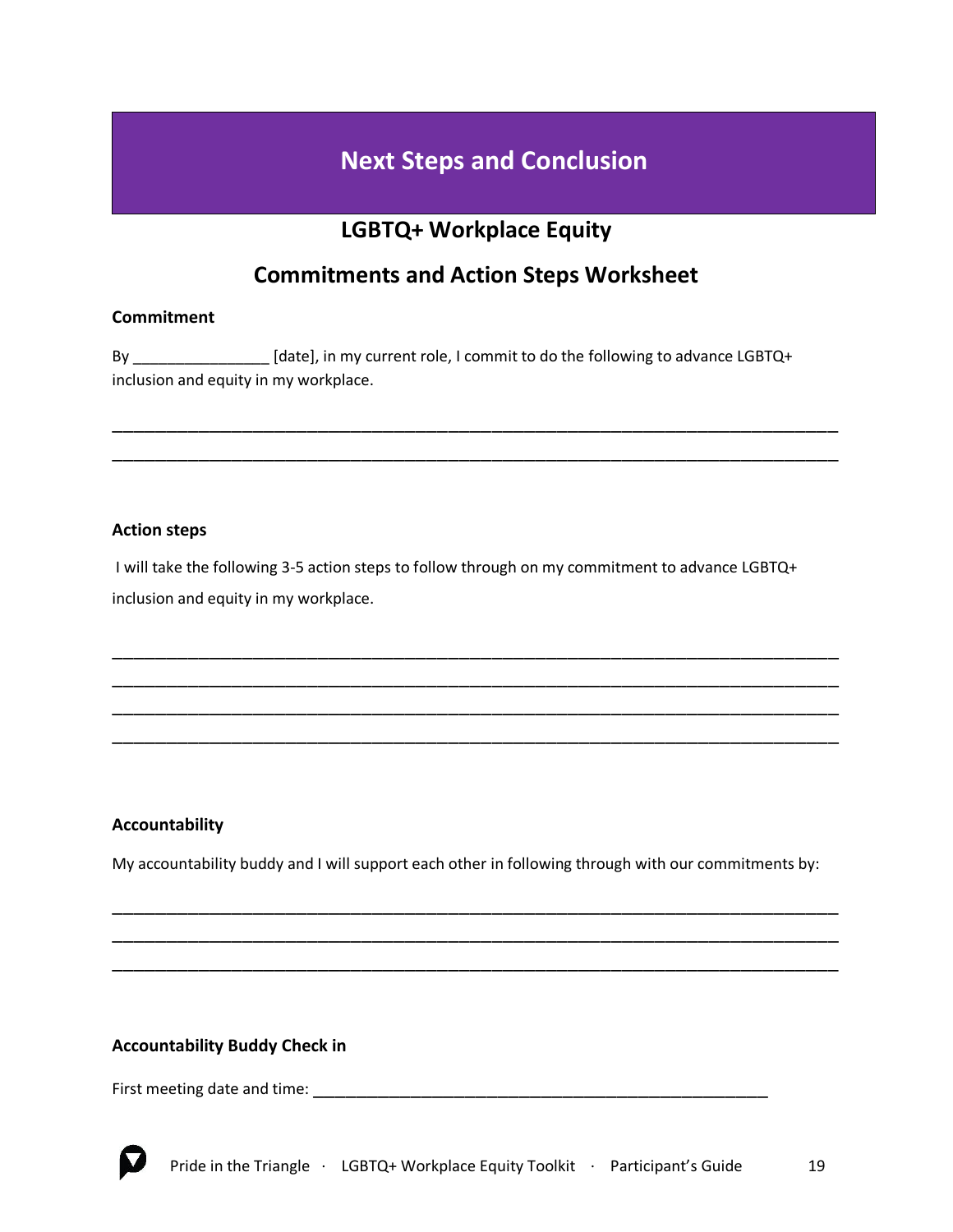# **Appendix: LGBTQ+ Terminology and Definitions\***

| Ally                     | A person with relative privilege and power who builds trusting<br>relationships and acts in solidarity and with accountability with<br>people and/or groups with marginalized identities without<br>detracting from their power and voices.                                  |
|--------------------------|------------------------------------------------------------------------------------------------------------------------------------------------------------------------------------------------------------------------------------------------------------------------------|
| Androgynous              | A person with a neutral or ambiguous social role who presents with<br>masculine and feminine characteristics                                                                                                                                                                 |
| Asexual                  | A person who is not sexually attracted to anyone or does not have<br>a sexual orientation                                                                                                                                                                                    |
| <b>Bicurious</b>         | Curiosity about having sexual relations with a same gender person                                                                                                                                                                                                            |
| <b>Biological Sex</b>    | A medical term designating a certain combination of gonads,<br>chromosomes, external gender organs, secondary sex<br>characteristics and hormonal balances. This term is often<br>subdivided into male and female without recognizing the existence<br>of intersexed bodies. |
| Biphobia                 | The fear of, discrimination against or hatred of bisexuals. Biphobia<br>can exist within the LGBTQ+ community, as well as in the general<br>society.                                                                                                                         |
| <b>Bisexual</b>          | A person who is emotionally, physically and/or sexually attracted<br>to people of their own and other genders.                                                                                                                                                               |
| Blending (also: Passing) | A person's ability to be regarded at a glance to be a cisgender man<br>or a cisgender woman or an LGB person's ability to be regarded as<br>heterosexual.                                                                                                                    |
| <b>Butch</b>             | A person who identifies themselves as masculine, whether it be<br>physically, mentally and/or emotionally. "Butch" is sometimes used<br>as a derogatory term for lesbians, but it can also be claimed as an<br>affirmative identity label.                                   |
| Cisgender                | A person whose gender identity is in alignment with their sex<br>assigned at birth; a person who is not transgender.                                                                                                                                                         |

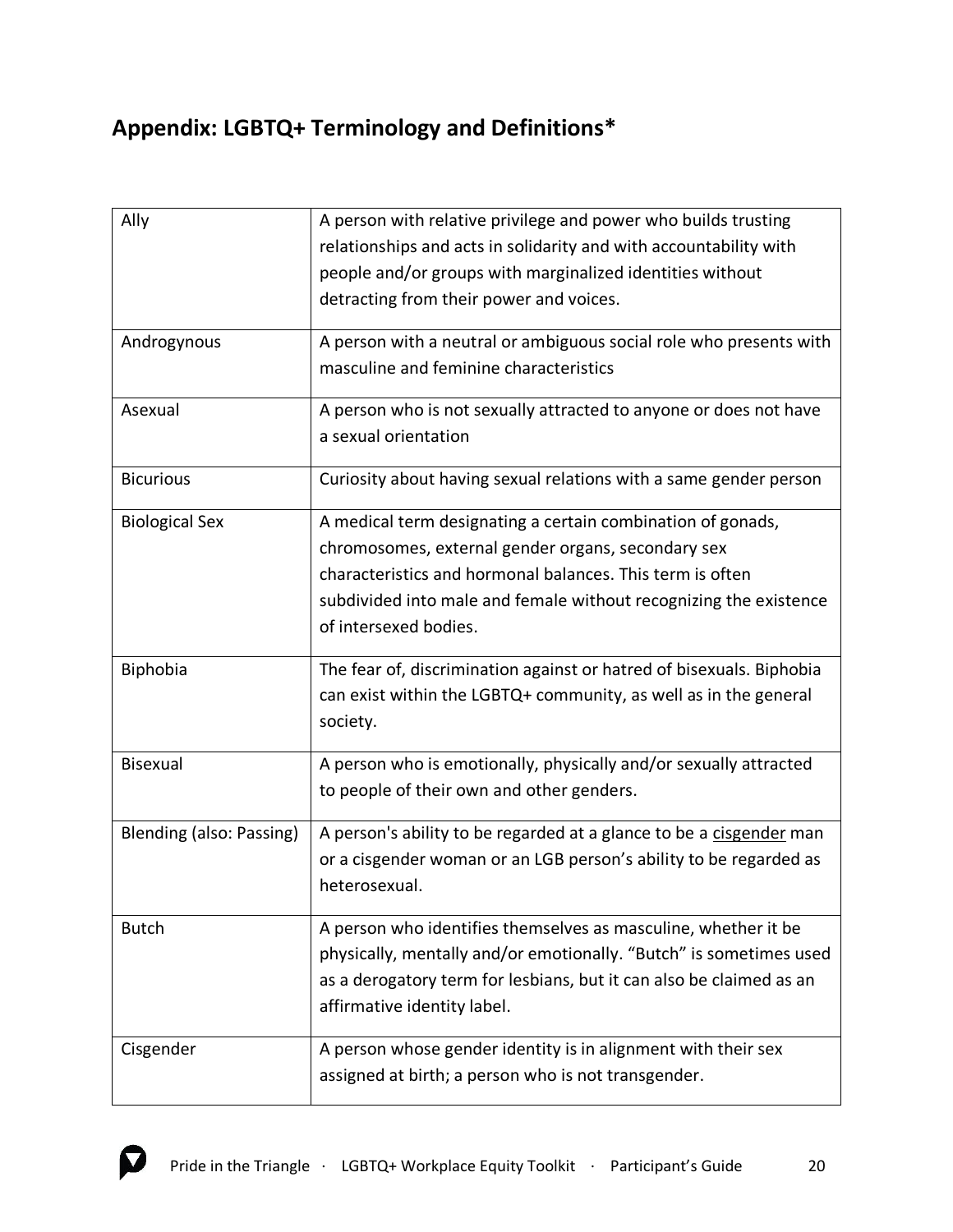| Cisgenderism/Cissexism | The assumption that all people are or should be cisgender in a way     |
|------------------------|------------------------------------------------------------------------|
|                        | that invalidates people's own understandings of their genders and      |
|                        | bodies, including misgendering, pathologizing, and binarizing          |
|                        | people.                                                                |
| Cisnormativity         | The assumption that people normally or naturally remain in the         |
|                        | gender they were assigned at birth.                                    |
| Coming out             | A personal, individual process by which a person accepts and           |
|                        | validates their sexual orientation and gender identity. They may       |
|                        | choose to share their identities or remain private.                    |
| Covering               | When members of the non-dominant culture hide, downplay, or            |
|                        | change their identities or aspects of their identities in an attempt   |
|                        | to appear to fit in better with the dominant culture.                  |
| Drag/Drag queen        | The theatrical performance of one or multiple genders as a             |
|                        | member of another gender.                                              |
| Dyke                   | A term referring to a masculine lesbian. While this term is claimed    |
|                        | in an affirmative manner by some (not necessarily masculine)           |
|                        | lesbians to refer to themselves, it is largely regarded as derogatory. |
| Fag hag                | A term used to describe women who prefer the social company of         |
|                        | gay men. While this term is claimed in an affirmative manner by        |
|                        | some, it is largely regarded as derogatory.                            |
| Family of choice       | Persons an individual sees as significant in his or her life. It may   |
|                        | include none, all, or some members of his or her family of origin.     |
|                        | In addition, it may include individuals such as significant others or  |
|                        | partners, friends, coworkers, etc.                                     |
| Femme                  | A feminine-identified person of any gender or sex                      |
| Gay                    | 1. A term used in some settings to represent males who are             |
|                        | attracted to males in a romantic, erotic, and/or emotional sense.      |
|                        | Not all men who engage in same-gendered sexual relations identify      |
|                        | as gay. 2. A term used to refer to the LGBTQ+ community as a           |
|                        | whole or as an individual identity label for anyone who does not       |
|                        | identify as heterosexual. This can be perceived to be sexist by        |
|                        | women and exclusive of non-binary people.                              |

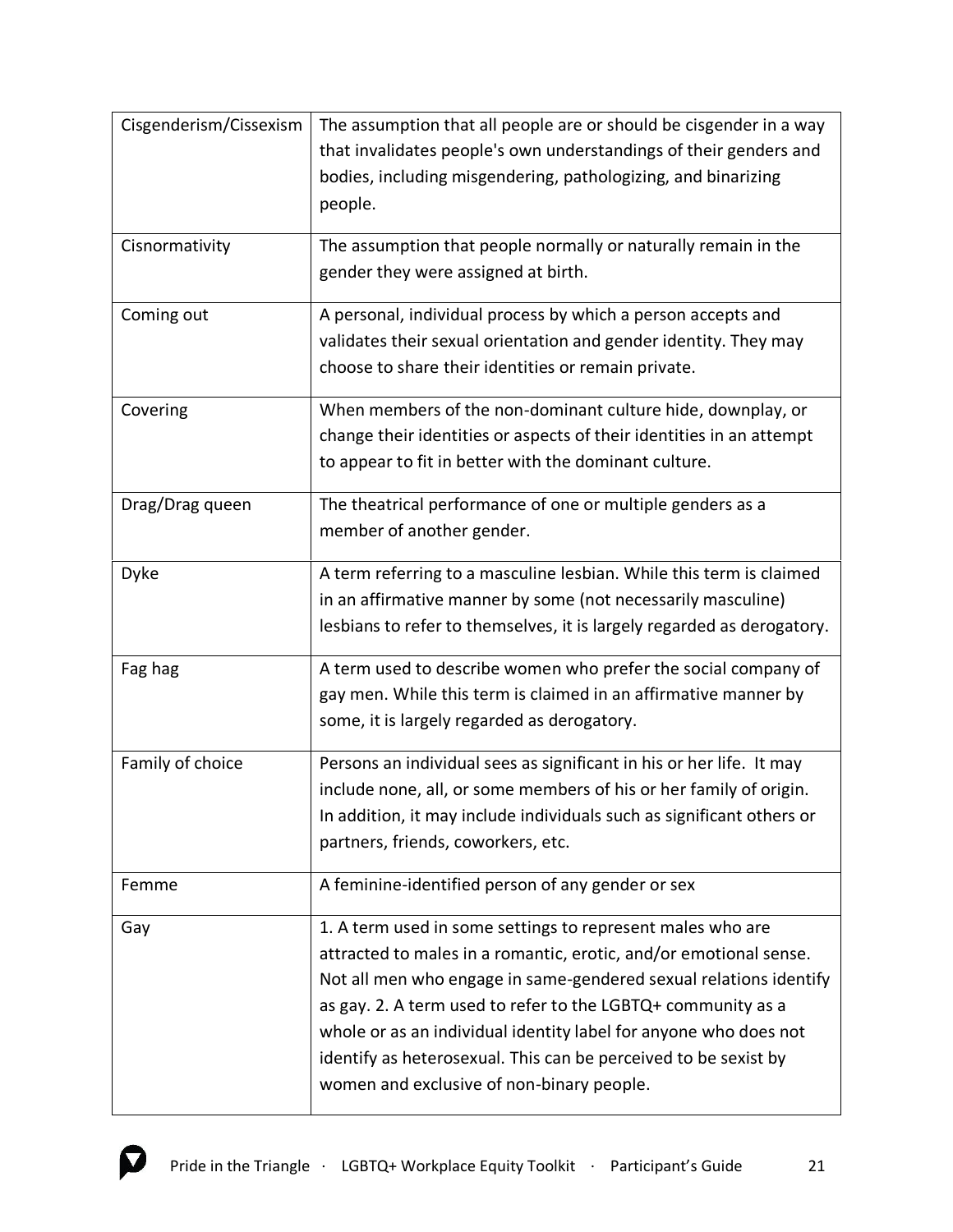| Gender expression          | How a person demonstrates their gender through the way they act,<br>dress, behave and interact                                                                                                                         |
|----------------------------|------------------------------------------------------------------------------------------------------------------------------------------------------------------------------------------------------------------------|
| Gender identity            | The gender that a person feels they are in their core. This is unique<br>to each person may or may not correspond with their sex assigned<br>at birth or social conventions.                                           |
| Genderqueer                | A person who does not subscribe to conventional gender<br>distinctions                                                                                                                                                 |
| Heteronormative            | Individual and institutional assumptions that everyone is<br>heterosexual and that heterosexuality is superior to homosexuality<br>and bisexuality                                                                     |
| Heterosexual               | A term used to describe someone who has primary emotional and<br>sexual attraction to people of another gender. Also: "straight"                                                                                       |
| Heterosexism               | Preference for heterosexuals and prejudice or discrimination<br>against LGB people based on the assumption that heterosexuality<br>is the normal sexual orientation.                                                   |
| Homophobia                 | The irrational fear or dislike of homosexuals or bisexual individuals                                                                                                                                                  |
| Homosexual*                | A term to describe someone who has primary emotional and<br>sexual attraction to people of the same gender. This term is overly<br>clinical, largely outdated, and sometimes considered offensive.<br>Also: queer, LGB |
| Internalized<br>homophobia | LGB people's internalized self-hatred and acceptance of<br>heterosexism and the negative messages that the dominant group<br>perpetuates against LGB individuals                                                       |
| Intersex                   | A person having the characteristics of male and female biological<br>organs or genitalia; may include chromosomal and hormonal<br>conditions. Also: hermaphrodite (outdated term)                                      |
| Lesbian                    | A term used to describe female-identified people attracted<br>romantically, erotically and/or emotionally to other female-<br>identified people                                                                        |

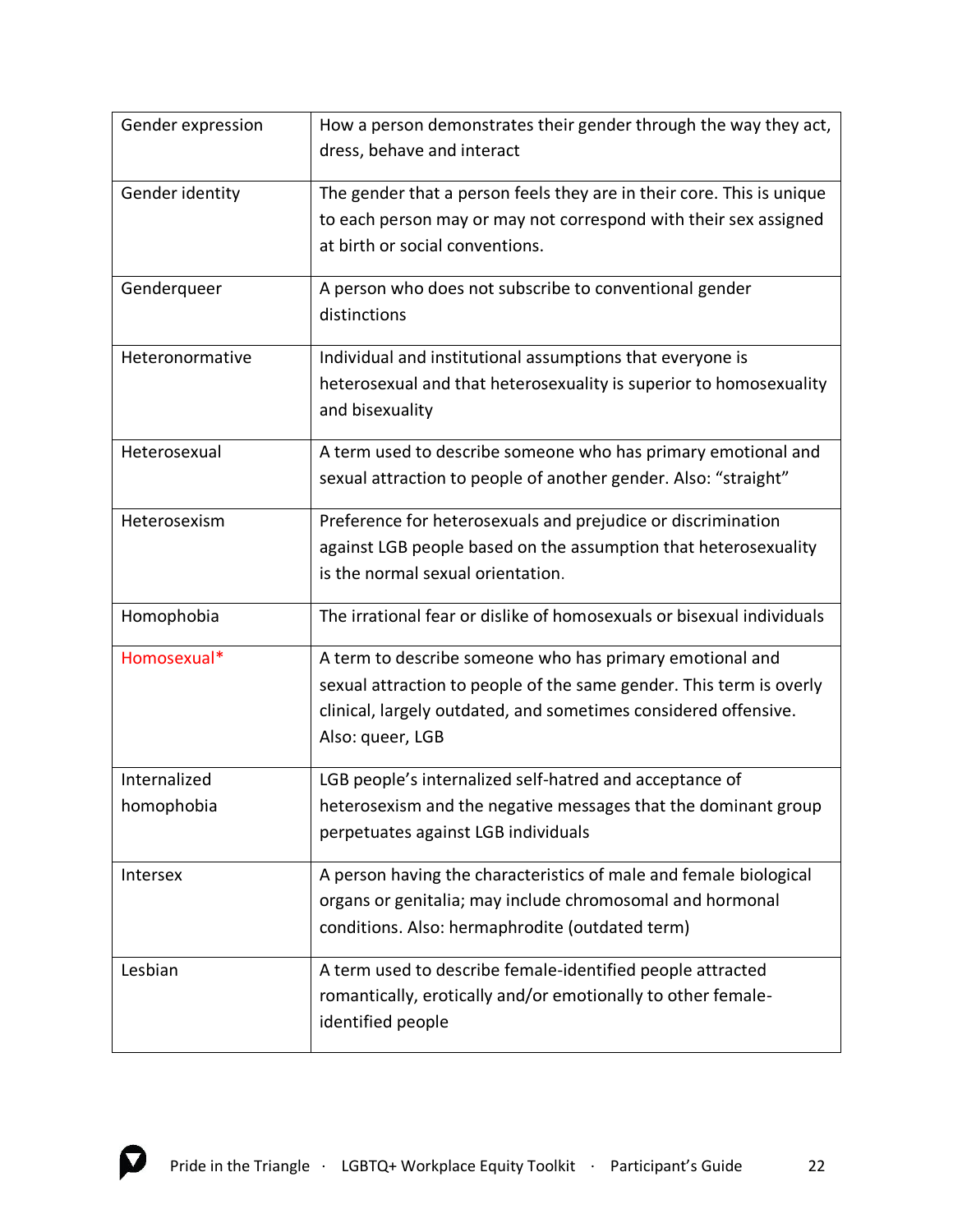| LGBTQ+             | Lesbian, gay, bisexual, transgender, queer and "+" meaning<br>additional, related terms                                                                                                                                  |
|--------------------|--------------------------------------------------------------------------------------------------------------------------------------------------------------------------------------------------------------------------|
| Misgender          | Referring to someone, especially a transgender person, using a<br>word, especially a pronoun or form of address, that does not<br>correctly reflect the gender with which they identify.                                 |
| <b>MSM</b>         | Men who have sex with men and may or may not identify as gay                                                                                                                                                             |
| Non-binary         | Umbrella term for descriptions of genders that fall between or<br>beyond the gender binary - for example: gender neutral,<br>genderfluid, agender, pangender, androgynous, and genderqueer.                              |
| Out/of the closet  | Refers to varying degrees of being open about one's LGBTQ+<br>identities                                                                                                                                                 |
| Pansexual          | Not limited in sexual choice with regard to biological sex, gender or<br>gender identity                                                                                                                                 |
| Passing            | A person's ability to be regarded at a glance to be a cisgender man<br>or a cisgender woman or an LGB person's ability to be regarded as<br>heterosexual                                                                 |
| Poly/amorous       | The philosophy or state of being in love or romantically involved<br>with more than one person at the same time                                                                                                          |
| Queer              | Historically a negative term to describe lesbian and gay people,<br>"queer" has been reclaimed by some people as a positive term<br>describing all those who do not conform to rigid notions of gender<br>and sexuality. |
| Questioning        | People who are in the process of exploring their sexual orientation<br>and/or gender identity.                                                                                                                           |
| Sexual orientation | A term used to describe someone's primary emotional and sexual<br>attraction to people of one's gender or other genders and one's<br>conscious or subconscious decision to define this attraction.                       |
| Straight           | Heterosexual                                                                                                                                                                                                             |
| Stud               | An African American and/or Latina masculine lesbian. Also: "butch"<br>or "aggressive"                                                                                                                                    |